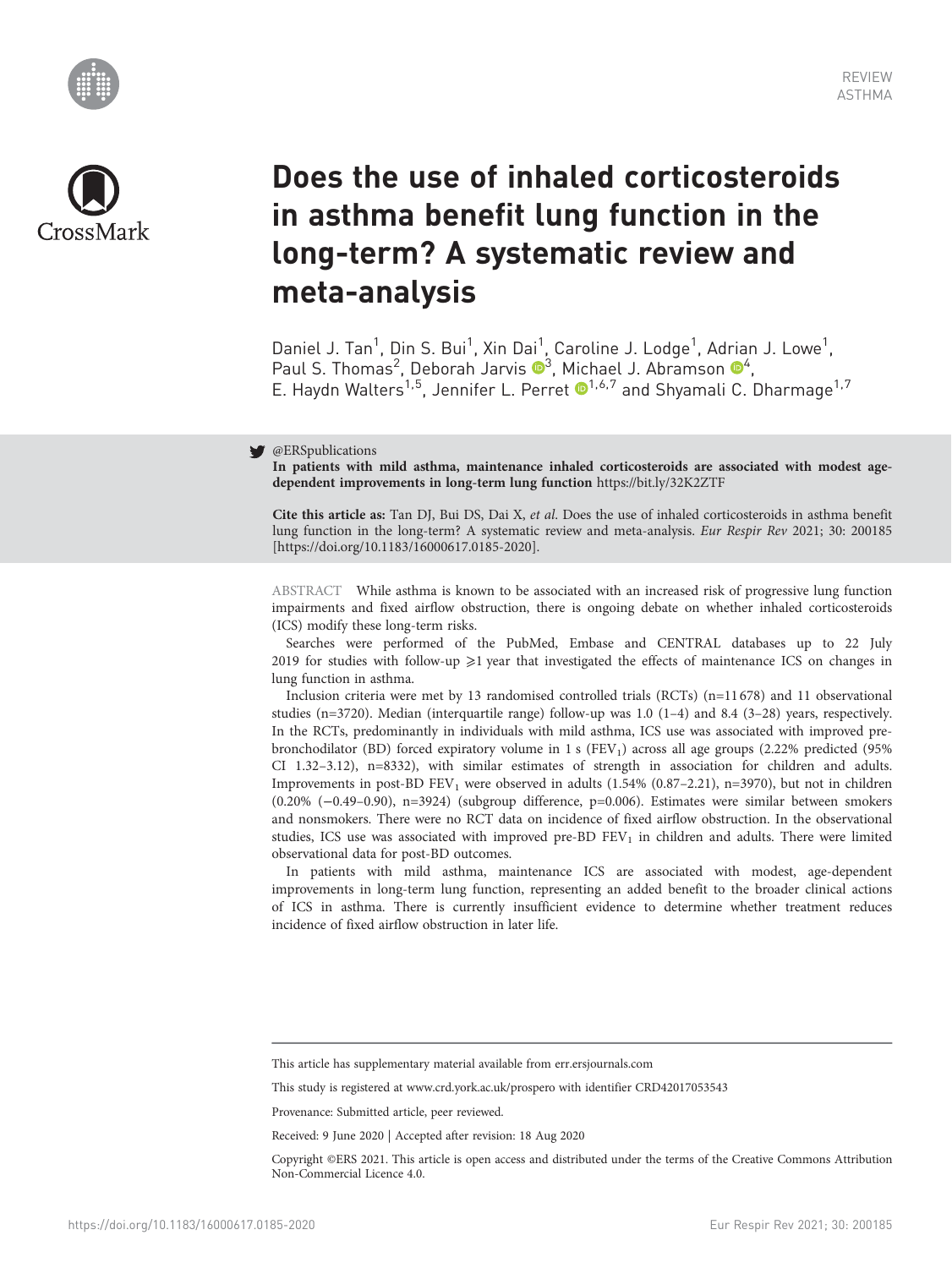## Introduction

Asthma is a common global disease, affecting over 350 million people, for which many patients are treated using inhaled corticosteroids (ICS). While the benefits of such treatment have been demonstrated in terms of asthma control, hospital admissions and mortality, [\[1](#page-12-0)–[4](#page-12-0)], the long-term effects of ICS in asthma on changes in lung function remains unclear. This information is necessary to guide optimal asthma management, particularly for patients with early-onset persistent disease who are the greatest risk of progressive lung function impairments [[5](#page-12-0)].

Recent studies have shown that several lung function trajectories lead to fixed airflow obstruction [\[6, 7](#page-12-0)]. These include impaired lung growth in the first two to three decades of life and accelerated lung function decline from the third decade onwards [\[6](#page-12-0)]. Depending on age of onset, asthma is now known to contribute to both pathways [[8, 9](#page-12-0)]. Given the rising prevalence and global impact of obstructive airways diseases, strategies aimed at preserving lung function in asthma are urgently needed. There is also growing international interest in this area, including a European Respiratory Society clinical initiative, CADSET (Chronic Airway Diseases Early Stratification), which aims to explore the factors that influence lung function trajectories over the lifespan [\[10\]](#page-12-0).

ICS are currently recommended as a first-line option in persistent asthma [[11\]](#page-12-0), and are associated with improved airway calibre through a reduction in airway inflammation, mucus hypersecretion and bronchial hyperresponsiveness [\[12\]](#page-12-0). To date, the available evidence on their long-term effects on lung function in asthma have not been adequately summarised. Updates to the Global Initiative for Asthma (GINA) recommendations in 2019 [[13\]](#page-12-0), which now strongly advocate for ICS-containing treatment in all patients with mild asthma, further increase the need to critically evaluate the evidence on this topic. Therefore, we aimed to systematically review all studies which have investigated the long-term effects of ICS on lung function in asthma and to undertake a meta-analysis where similar data were available.

#### Methods

## Search strategy

We conducted systematic searches of the PubMed, EMBASE and CENTRAL databases from inception to 22 July 2019 for peer-reviewed studies. For full details refer to [table e1.](http://err.ersjournals.com/lookup/doi/10.1183/16000617.0185-2020.figures-only#fig-data-supplementary-materials) Reference lists of related review articles were manually screened for additional studies meeting our inclusion criteria.

#### Eligibility criteria

We included randomised controlled trials (RCTs) and observational studies with ≥1year follow-up in which the effects of maintenance ICS on change in lung function (growth or decline) and risk of fixed airflow obstruction was assessed. Studies involving either children or adults with current asthma were included. Studies were required to have an appropriate placebo or control comparison group. Inclusion was limited to English-language studies published in full text. Studies with concomitant use of maintenance systemic corticosteroids were excluded.

A range of definitions of asthma were accepted, including physician-diagnosed asthma, spirometrically defined asthma and survey-reported asthma. Current asthma was defined as: asthma symptoms or asthma-related healthcare utilisation within the last 12 months.

## Outcomes of interest

There were two outcomes of interest. 1) Change in lung function from baseline defined as: change in forced expiratory volume in 1 s (FEV<sub>1</sub>), FEV<sub>1</sub>/forced vital capacity (FVC), forced expiratory flow at 25–75% of FVC (FEF<sub>25–75%</sub>) or bronchial hyperresponsiveness (BHR). 2) Fixed airflow obstruction defined as post-bronchodilator (BD)  $FEV_1/FVC$  ratio <0.7 or less than the lower limit of normal.

#### Selection of studies

All studies identified in the search strategy were independently screened by two review authors (D.J. Tan and either D.S. Bui or X. Dai). Full texts of all studies considered eligible, potentially eligible or unclear

Affiliations: <sup>1</sup>Allergy and Lung Health Unit, Centre for Epidemiology and Biostatistics, School of Population and Global Health, University of Melbourne, Melbourne, Australia. <sup>2</sup> Faculty of Medicine, University of New South Wales, Randwick, Australia. <sup>3</sup>National Health and Lung Institute, Imperial College London, London, UK. South Wales, Randwick, Australia. <sup>3</sup>National Health and Lung Institute, Imperial College London, London, UK.<br><sup>4</sup>School of Public Health & Preventive Medicine, Monash University, Melbourne, Australia. <sup>5</sup>School Medicine, University of Tasmania, Tasmania, Australia. <sup>6</sup>Institute for Breathing and Sleep, Melbourne, Australia. <sup>7</sup> Equal senior authors.

Correspondence: Shyamali Dharmage, Allergy and Lung Health Unit, Centre for Epidemiology and Biostatistics, School of Population and Global Health, University of Melbourne, Level 3, 207 Bouverie Street, Parkville 3052, Victoria, Australia. E-mail: [s.dharmage@unimelb.edu.au](mailto:s.dharmage@unimelb.edu.au)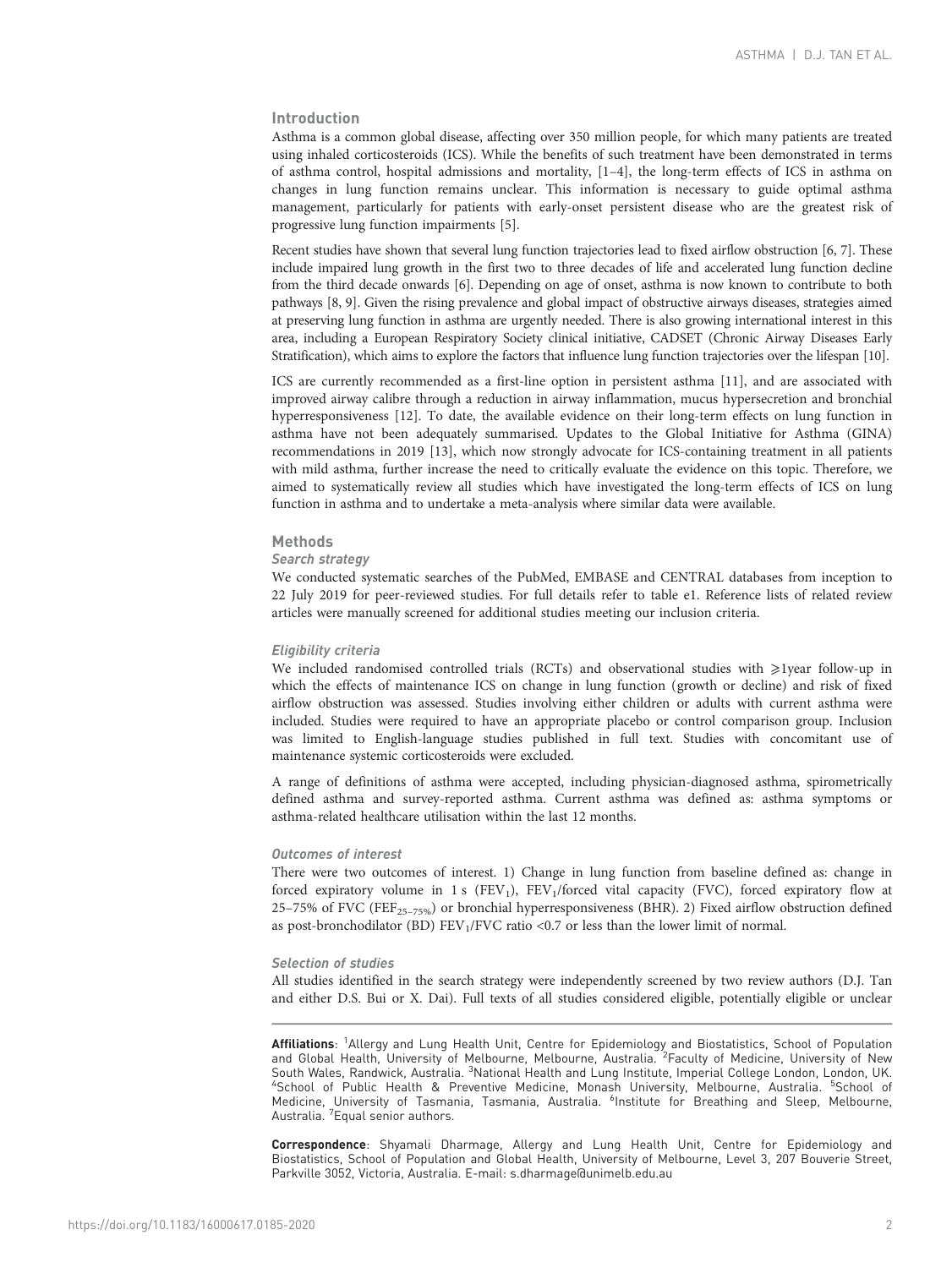were retrieved and assessed. Disagreements at this stage or further on were settled by consultation with a third author (D.S. Bui or X. Dai).

#### Data extraction

Using a standardised data extraction form, study characteristics and outcome data were extracted independently by two review authors (D.J. Tan and either D.S. Bui or X. Dai). Information extracted included the first author, date of publication, study design, study setting, date of study, number of participants, mean age, age range, sex, asthma definition, asthma severity, smoking history, ICS use (type, frequency, dose and duration), outcome definitions, confounders and interactions, effect estimates and 95% confidence intervals.

## Quality assessment and risk of bias

Risk of bias was assessed independently by two review authors (D.J. Tan and either D.S. Bui or X. Dai) using the Cochrane Collaboration's Tool for individual RCTs, modified Newcastle–Ottowa scale (NOS) for individual observational studies [\[14\]](#page-12-0), and GRADE (Grading of Recommendations Assessment, Development and Evaluation) guidelines for quality by outcome across a range of studies [[15](#page-12-0)].

#### Statistical analysis

Where multiple studies reported data for a single outcome on different scales (e.g. % predicted or mL), standardised mean differences (SMDs) were calculated to enable pooling of the data. If studies presented data in both formats, data presented as % predicted were selected in preference to mL for conversion to SMD.

RCTs and observational studies were meta-analysed separately. Observational studies were required to have adjusted for asthma severity and smoking status in the statistical analysis or have accounted for these factors in their study design (e.g. inclusion criteria of only mild asthma) to be included in the meta-analysis.

Heterogeneity was assessed using the  $I^2$  statistic. Fixed-effects models were used if  $I^2$  was <25%. Random-effects models were used if I<sup>2</sup> was between 25% and 75%. Pooled estimates were presented but considered to be unreliable if  $I^2$  was >75%. The selected model for each main outcome was then applied to any related subgroup meta-analyses. Data were pooled using the program Review Manager, version 5.3 [\[16](#page-12-0)].

## Subgroup analyses

The following planned subgroup analyses were performed where possible: 1) age group: children (aged <18 years) versus adults (aged ⩾18 years); 2) atopic status: atopic versus nonatopic; 3) blood or sputum eosinophil level: high versus low; threshold as specified by the individual studies; 4) smoking status: current versus never- or former smoker; 5) length of follow-up: RCTs: 1 year versus >1 year; observational studies: 10 years or <10 *versus* >10 years.

## Sensitivity analyses

The follow sensitivity analyses were performed where possible: 1) risk of bias assessments: with versus without studies considered at high risk of bias; 2) meta-analysis methodology: fixed-effects models versus random-effects models.

#### Protocol registration

The protocol for this systematic review was registered prospectively in the PROSPERO database in September 2017 (registration number: CRD42017053543). FVC and BHR were added as outcomes of interest after protocol registration.

## Results

#### Search results

6517 records were identified from the database searches and reference lists of related articles ([figure 1](#page-3-0)). Of these, 365 records were selected for full-text screening and of these, 38 articles from 24 unique studies met the pre-specified inclusion criteria. Excluded records and their reasons for exclusion are listed in [table e2](http://err.ersjournals.com/lookup/doi/10.1183/16000617.0185-2020.figures-only#fig-data-supplementary-materials). Characteristics of the included studies have been summarised in [table 1](#page-4-0) (RCTs) and [table e3](http://err.ersjournals.com/lookup/doi/10.1183/16000617.0185-2020.figures-only#fig-data-supplementary-materials) (observational studies).

#### RCTs

#### Included studies

13 RCTs with a total of 11678 participants were included [\[12](#page-12-0), [17](#page-12-0)–[27](#page-13-0)]. Five RCTs were performed in children (n=1250) [[18](#page-12-0), [21,](#page-12-0) [23, 26](#page-13-0), [27\]](#page-13-0), seven in adults (n=3263) [\[12, 17](#page-12-0), [19, 20,](#page-12-0) [22](#page-13-0), [24, 25](#page-13-0)] and one in both children and adults (n=7165) [\[3\]](#page-12-0). Three studies contributed 90% of the participants (START: n=7165; SYGMA1: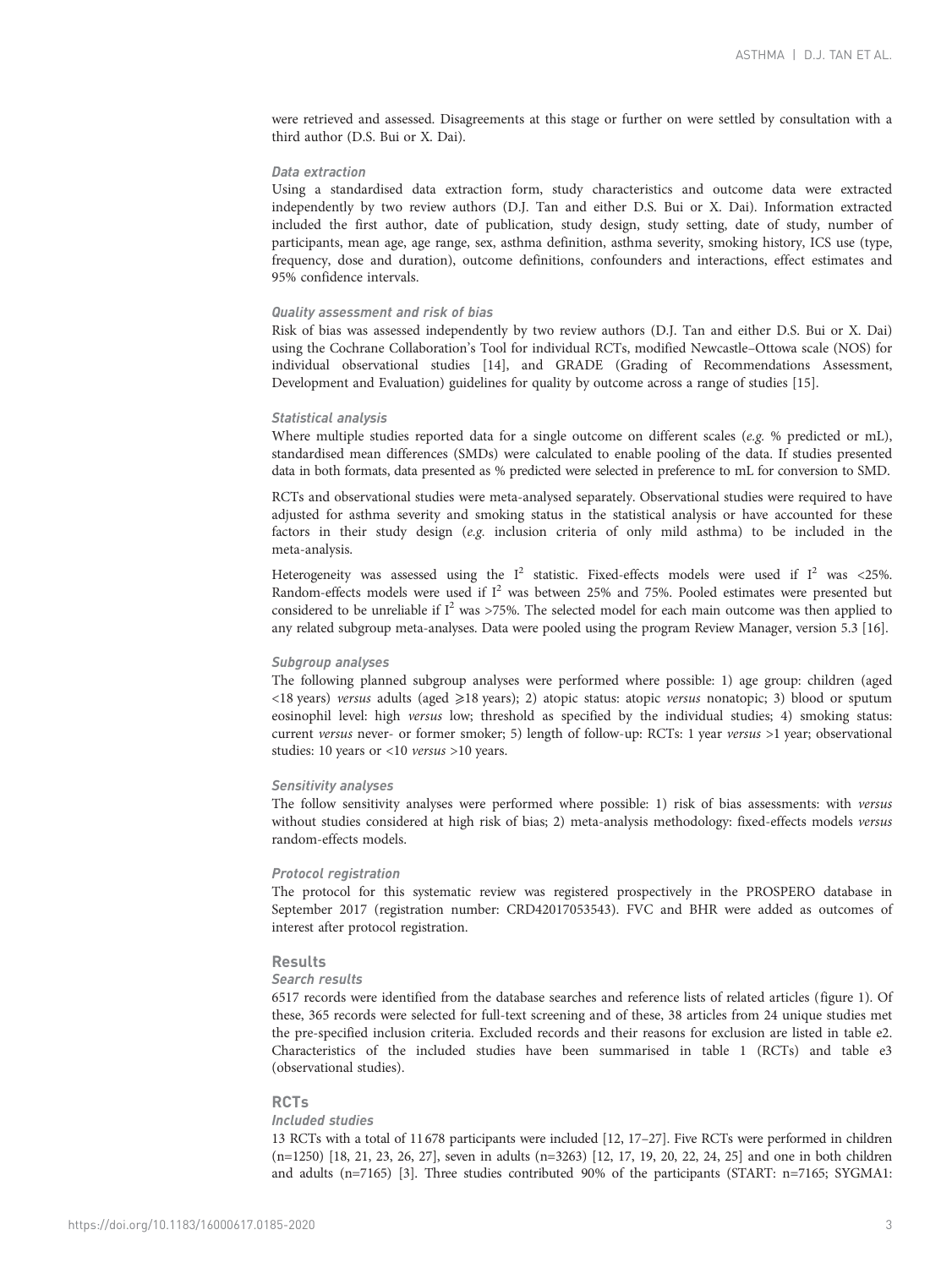<span id="page-3-0"></span>

n=2559; CAMP: n=729) [\[3,](#page-12-0) [24](#page-13-0), [27\]](#page-13-0). Asthma was physician-diagnosed in all studies. BHR or bronchodilator reversibility was an additional inclusion criterion in nine studies (n=10889) [\[3, 19, 20](#page-12-0), [22](#page-13-0)–[27\]](#page-13-0). Seven studies were in individuals with mild asthma  $(n=10708)$  [[3, 17](#page-12-0)-[19, 21,](#page-12-0) [24, 26\]](#page-13-0), two were in individuals with mild-to-moderate asthma (n=764) [[12,](#page-12-0) [27\]](#page-13-0), one was in individuals with moderate-to-severe asthma (n=54) [\[23](#page-13-0)], and three did not limit inclusion by asthma severity (n=152) [[20](#page-12-0), [22](#page-13-0), [25](#page-13-0)]. Eight studies used budesonide  $(n=11128)$  [\[3](#page-12-0), [17, 21](#page-12-0)–[25, 27](#page-13-0)], three used fluticasone  $(n=149)$  [\[12, 19](#page-12-0), [20\]](#page-12-0) and two used beclomethasone (n=401) [[18,](#page-12-0) [26](#page-13-0)]. Based on GINA criteria [\[11\]](#page-12-0), ICS were categorised as low dose in eight studies (n=10459) [\[3](#page-12-0), [17](#page-12-0), [19](#page-12-0)–[22, 24, 25](#page-13-0)], medium dose in four studies (n=1184) [\[18,](#page-12-0) [23](#page-13-0), [26](#page-13-0), [27\]](#page-13-0) and high dose in one study

#### Risk of bias assessments

inhaled corticosteroid.

Methodological quality in the RCTs was good overall ([figure 2\)](#page-6-0). All RCTs were assessed to be at low risk of selection, performance and detection bias. Five studies were assessed to be at high risk of attrition bias, related to high dropout rates [\[19](#page-12-0)–[21](#page-12-0), [23, 25](#page-13-0)]. Reporting bias was unclear in eight mainly older studies for which prospective protocols were not available [\[18](#page-12-0)–[23](#page-13-0), [25, 26\]](#page-13-0). GRADE certainty of evidence across outcomes ranged from low to high as outlined in [tables 2](#page-7-0) and [3](#page-8-0).

## Studies excluded from the quantitative analysis

(n=35) [\[12](#page-12-0)]. Median (interquartile range) follow-up was 1.0 (1–4) years.

Two small RCTs were excluded from the quantitative analysis due to methodological factors or nonrepresentative study samples [[20](#page-12-0), [23\]](#page-13-0). One study compared budesonide to placebo in 47 children with moderate-to-severe asthma, but had significant and selective dropout in the placebo arm, which resulted in early discontinuation [[23](#page-13-0)]. The budesonide arm was continued to study completion at 3 years and the authors did not account for differences in treatment duration in the comparisons. The second study was published as a brief report and compared fluticasone to placebo in 45 adults with asthma and accelerated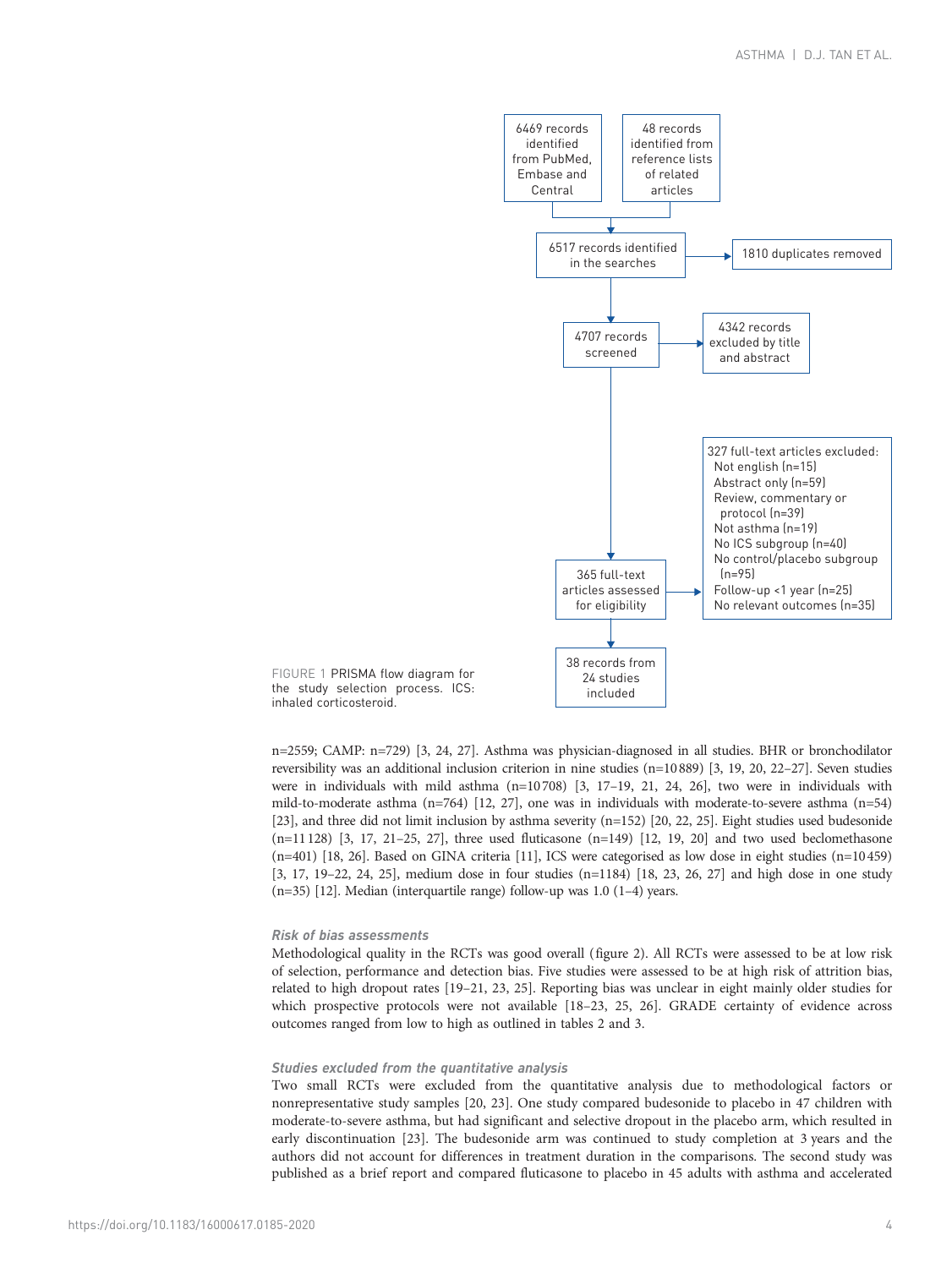| <b>First author</b><br>[ref.] | Age<br>group              | <b>Duration</b><br>years | Asthma definition                                                                             |                 | Asthma severity ICS intervention                                                | Sample<br>size | Mean<br>age years | Female<br>%  |      | Pre-BD<br>FEV <sub>1</sub> |
|-------------------------------|---------------------------|--------------------------|-----------------------------------------------------------------------------------------------|-----------------|---------------------------------------------------------------------------------|----------------|-------------------|--------------|------|----------------------------|
|                               |                           |                          |                                                                                               |                 |                                                                                 |                |                   |              | г    | %<br>pred                  |
| BEASLEY [17]                  | Adults                    | 1                        | Physician-diagnosed<br>asthma: treatment<br>with SABA only last                               | Mild            | <b>Budesonide</b><br>200 µg twice<br>daily <sup>#</sup>                         | 225            | 34.9              | 57           |      | 90.3                       |
|                               |                           |                          | 3 months                                                                                      |                 | No placebo<br>(open-label)                                                      | 223            | 35.8              | 51           |      | 89.2                       |
| <b>BECKER</b> [18]            | Children                  | 1                        | Physician-diagnosed<br>asthma; $\geq 6$ months<br>of symptoms, FEV <sub>1</sub>               | Mild            | Beclomethasone<br>200µg twice<br>daily <sup>11</sup>                            | 119            | 7.6               | 32.8         | 1.39 | 91.3                       |
|                               |                           |                          | >75% pred                                                                                     |                 | Placebo, twice<br>daily                                                         | 121            | 7.7               | 34.7         | 1.42 | 92.0                       |
| BOULET [19]                   | Adults                    | 1                        | Physician-diagnosed<br>asthma; BHR and                                                        | Mild            | Fluticasone<br>$100 - 250\mu$ g daily <sup>#</sup>                              | 35             | 27                | 54.2         | 3.55 | 97.2                       |
| DEN OTTER [20]                | Adults                    | 2                        | $FEV_1 > 70\%$ pred<br>Symptoms typical of<br>asthma; BHR or<br>BDR; FEV <sub>1</sub> decline | No restriction  | Placebo daily<br>Fluticasone<br>$250 \mu g$ daily <sup>#</sup><br>Placebo daily | 34<br>23<br>22 | 26                | 69.7         | 3.33 | 98.5                       |
| JONASSON <sup>[21]</sup>      | Children                  | 2.3                      | $\geqslant$ 80 mL·year <sup>-1</sup><br>Physician-diagnosed<br>asthma; $\geq 1$               | Mild            | <b>Budesonide</b><br>$200 \mu g$ daily <sup>#</sup>                             | 32             | 10.0              | 46.9         | 2.23 | 102.1                      |
|                               |                           |                          | exacerbation in last<br>12 months or ≥3<br>exacerbations ever                                 |                 | Placebo daily                                                                   | 34             | 9.4               | 35.3         | 2.04 | 104.6                      |
| JUNIPER [22]                  | Adults                    | 1                        | Physician-diagnosed<br>asthma; BHR and<br>$FEV_1 > 70\%$ pred                                 | No restriction  | <b>Budesonide</b><br>200 µg twice<br>$d$ aily $#$                               | 16             | 42.4              | 62.5         |      | 89.9                       |
|                               |                           |                          |                                                                                               |                 | Placebo twice<br>daily                                                          | 16             | 35.1              | 56.3         |      | 92.1                       |
| MERKUS <sup>[23]</sup>        | Children                  | $2 - 3$                  | Physician-diagnosed<br>asthma; BHR and<br>FEV <sub>1</sub> 55-90% pred or                     | Moderate-severe | <b>Budesonide</b><br>$100 \mu g$ three<br>times daily <sup>11</sup>             | 34             | 11.4              | 62.9         |      | 72.2                       |
|                               |                           |                          | FEV <sub>1</sub> /FVC 50-75%<br>pred                                                          |                 | Placebo three<br>times daily                                                    | 20             | 10.9              | 76.7         |      | 73.5                       |
| <b>O'BYRNE</b> [24]           | Mostly<br>adults          | 1                        | Physician-diagnosed<br>asthma; BHR                                                            | Mild            | <b>Budesonide</b><br>200 µg twice<br>$d$ aily <sup>#</sup>                      | 1282           | 39.0              | 62.2         |      | 84.2                       |
|                               |                           |                          |                                                                                               |                 | Placebo, twice<br>daily                                                         | 1277           | 40.0              | 60.4         |      | 84.1                       |
| OSTERMAN <sup>[25]</sup>      | Adults                    | 1                        | Physician-diagnosed<br>asthma diagnosed<br>within the last year;                              | No restriction  | <b>Budesonide</b><br>200 µg twice<br>$d$ aily $^{\#}$                           | 38             | 33.0              | 57.9         | 3.31 | 93.1                       |
|                               |                           |                          | <b>BHR</b>                                                                                    |                 | Placebo twice<br>daily                                                          | 37             | 35.0              | 54.1         | 3.23 | 88.7                       |
| PAUWELS <sup>[3]</sup>        | Adults<br>and<br>children | 3                        | Physician-diagnosed<br>asthma; recent onset<br>≤2 years; variable                             | Mild            | Budesonide<br>200-400 µg<br>daily <sup>#</sup>                                  | 3597           | 24.0              | 54.2         |      | 86.3                       |
| <b>SIMONS</b> [26]            | Children                  | $\mathbf{1}$             | airflow limitation<br>Physician-diagnosed                                                     | Mild            | Placebo daily<br>Beclomethasone                                                 | 3568<br>81     | 24.0<br>9.6       | 54.0<br>41.0 | 1.89 | 86.6<br>92.0               |
|                               |                           |                          | asthma; BHR and<br>BDR and FEV <sub>1</sub> >70%                                              |                 | 200 µg twice<br>daily <sup>11</sup>                                             |                |                   |              |      |                            |
|                               |                           |                          | pred                                                                                          |                 | Placebo twice<br>daily                                                          | 80             | 9.5               | 45.0         | 1.88 | 96.0                       |
| TONASCIA <sup>[27]</sup>      | Children                  | 4.3                      | Physician-diagnosed<br>asthma; BHR                                                            | Mild-moderate   | Budesonide<br>200 µg twice<br>daily <sup>11</sup>                               | 311            | 9.0               | 41.8         |      | 93.6                       |
|                               |                           |                          |                                                                                               |                 | Placebo, twice<br>daily                                                         | 418            | 9.0               | 44.0         |      | 94.2                       |

# <span id="page-4-0"></span>TABLE 1 Study characteristics of the included randomised controlled trials

**Continued**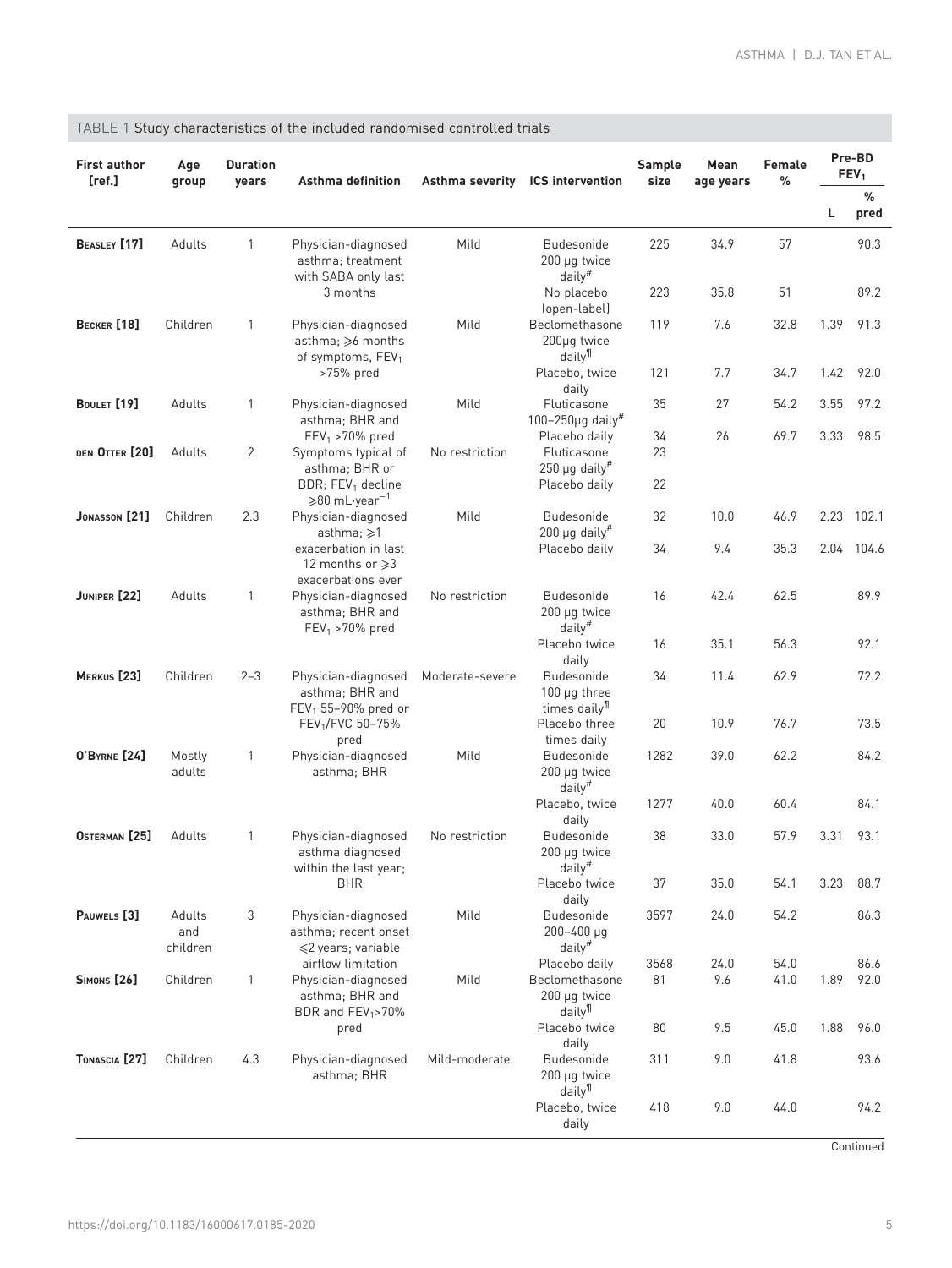| <b>First author</b><br>[ref.] | Age<br>group | <b>Duration</b><br>years | Asthma definition                                                         |               | Asthma severity ICS intervention             | Sample<br>size | Mean<br>age years | Female<br>% | Pre-BD<br>FEV <sub>1</sub> |           |
|-------------------------------|--------------|--------------------------|---------------------------------------------------------------------------|---------------|----------------------------------------------|----------------|-------------------|-------------|----------------------------|-----------|
|                               |              |                          |                                                                           |               |                                              |                |                   |             |                            | %<br>pred |
| <b>WARD</b> [12]              | Adults       |                          | Physician-diagnosed<br>asthma; positive skin<br>prick testing to $\geq 3$ | Mild-moderate | Fluticasone<br>750 µg twice<br>$d$ ail $v^*$ | 17             |                   |             |                            | 96.0      |
|                               |              |                          | common<br>aeroallergens                                                   |               | Placebo twice<br>daily                       | 18             |                   |             |                            | 94.0      |

ICS: inhaled corticosteroid; BD: bronchodilator; FEV<sub>1</sub>: forced expiratory volume in 1 s; SABA: short-acting β<sub>2</sub>-agonist; BHR: bronchial hyperresponsiveness; BDR: bronchodilator reversibility; FVC: forced vital capacity. #: low-dose ICS; 1: medium-dose ICS; 1: high-dose ICS.

> lung function decline (>80 mL·year<sup>-1</sup>) [[20](#page-12-0)]. The study sample was considered to be highly selected due the declining lung function inclusion criteria and not representative of the general asthma population.

# Pre-BD lung function

## Pre-BD FEV<sub>1</sub>

Eight studies measured changes in pre-BD  $FEV<sub>1</sub>$  (% pred) [\(table 2](#page-7-0), [figure 3\)](#page-9-0) [\[3, 12](#page-12-0), [19](#page-12-0), [21,](#page-12-0) [22, 25](#page-13-0)–[27](#page-13-0)]. Improvements were observed with treatment across all age groups (2.22% (95% CI 1.32–3.12), n=8332), with similar estimates of strength in association in children (2.08% (95% CI 0.71–3.44), n=4151) and adults (2.47% (95% CI 1.64–3.29), n=4181). Findings were similar in four studies which measured pre-BD  $FEV<sub>1</sub>$  in mL (74 mL (95% CI 54-94), n=3603) [\[18,](#page-12-0) [24, 25, 27](#page-13-0)] and when SMDs were calculated and pooled (0.21 SMD (95% CI 0.12–0.30), n=11 131).

### Pre-BD FVC

Two studies measured changes in pre-BD FVC (% pred) and found no evidence of a treatment benefit (0.10% (95% CI −1.23–1.43), n=804) [[25](#page-13-0), [27\]](#page-13-0). Findings were similar in two studies which reported pre-BD FVC in mL (−13 mL (95% CI −149–124), n=804) [\[25](#page-13-0), [27](#page-13-0)] and when SMD were calculated and pooled (0.01 SMD (95% CI −0.13–0.15), n=804)

### Pre-BD FEV1/FVC

No studies measured changes in pre-BD FEV<sub>1</sub>/FVC (% pred). One study performed in children measured change in pre-BD FEV1/FVC (ratio multiplied by 100) and found significant improvements with treatment (1.60 (95% CI 0.64–2.56), n=729) [\[27](#page-13-0)].

### $Pre-BD$  FEF<sub>25-75</sub>

One study measured changes in pre-BD FEF<sub>25–75%</sub>, but was excluded from the quantitative analysis due to concerns around methodology [\[23](#page-13-0)]. The study reported benefits in pre-BD FEV<sub>25-75%</sub> with ICS use over the treatment period.

## Post-BD lung function

## Post-BD FEV<sub>1</sub>

One study in adults [\[3](#page-12-0)] and two in children [\[3,](#page-12-0) [27](#page-13-0)] measured changes in post-BD FEV<sub>1</sub> (% pred) [\(table 3](#page-8-0), [figure 4\)](#page-9-0). Significant improvements were observed with treatment in adults (1.54% (95% CI 0.87–2.21), n=3970), but not in children (0.20% (95% CI −0.49–0.90), n=3924) ( p-subgroup differences0.006). One study reported change in post-BD FEV<sub>1</sub> (mL) in children and also did not demonstrate a treatment benefit (−40 mL (95% CI −115–35, n=729) [[27](#page-13-0)]. Findings were similar when SMD were calculated and pooled, with benefits found in adults (0.14 SMD (95% CI 0.08–0.21), n=3970), but not in children (0.02 SMD (95% CI −0.05–0.09), n=4924).

#### Post-BD FVC

One study performed in children measured changes in post-BD FVC (% pred) and found no evidence of treatment benefit (−0.20% (95% CI −1.40–1.00), n=729) [[27\]](#page-13-0). The same study also measured changes in post-BD FVC (mL) and a borderline adverse effect of treatment would have been reported if this measure was used (−60 mL (95% CI −120–−0), n=729) [\[27\]](#page-13-0).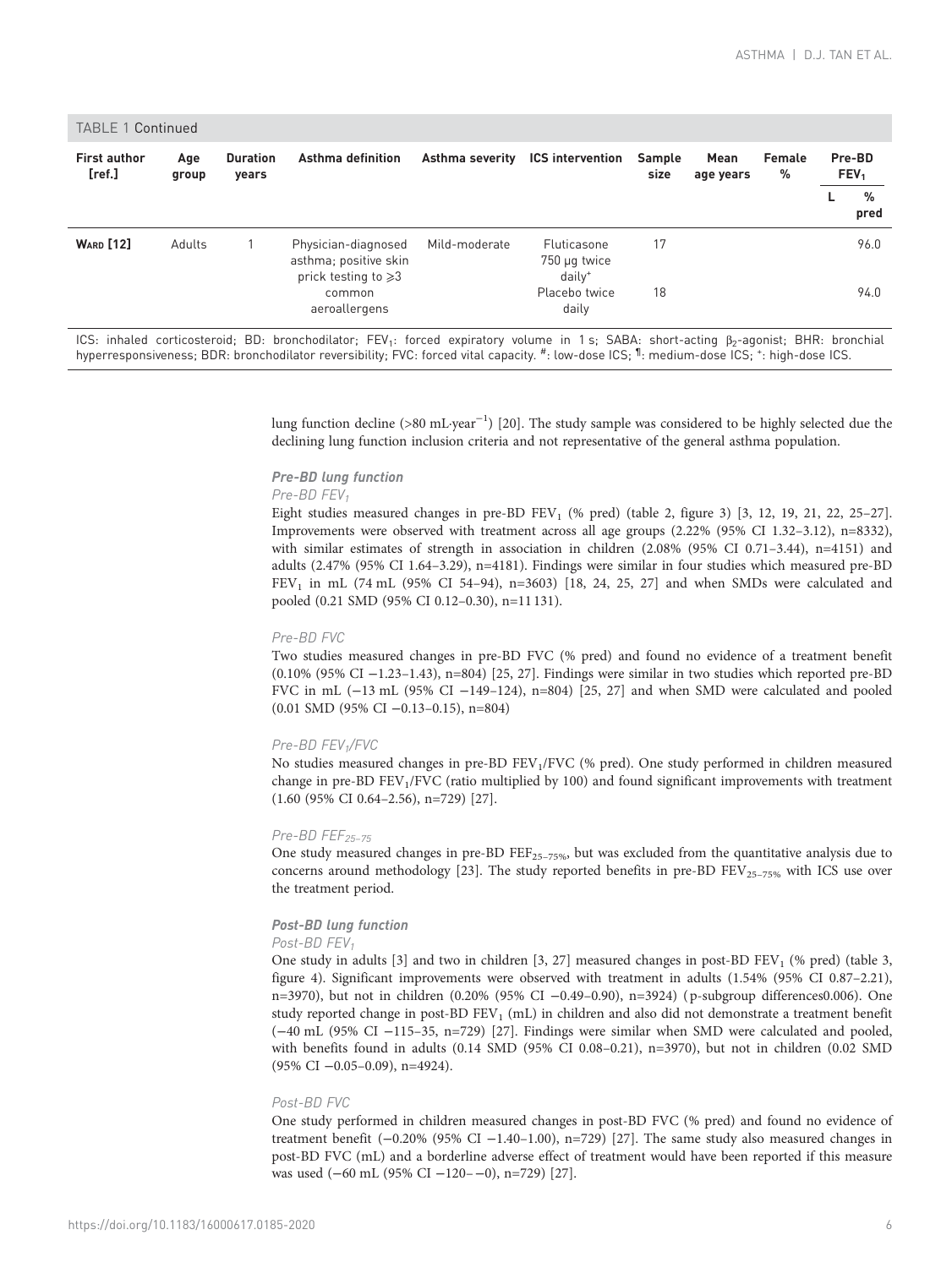<span id="page-6-0"></span>

FIGURE 2 Cochrane Collaboration Tool (randomised controlled trials): risk of bias assessments for each included study.

## Post-BD FEV1/FVC

No studies measured changes in post-BD FEV1/FVC (% pred). One study in children measured change in post-BD FEV1/FVC (ratio) and found an association in the direction of a benefit (0.70 (95% CI −0.08– 1.48), n=729), although this did not reach statistical significance [[27](#page-13-0)].

## Post-BD FEF<sub>25-75%</sub>

One study measured changes in post-BD FEF<sub>25-75%</sub>, but was excluded from the quantitative analysis due to methodological factors [\[23\]](#page-13-0). The study reported benefits in post-BD  $\text{FE}_{25-75\%}$  with ICS use over the treatment period.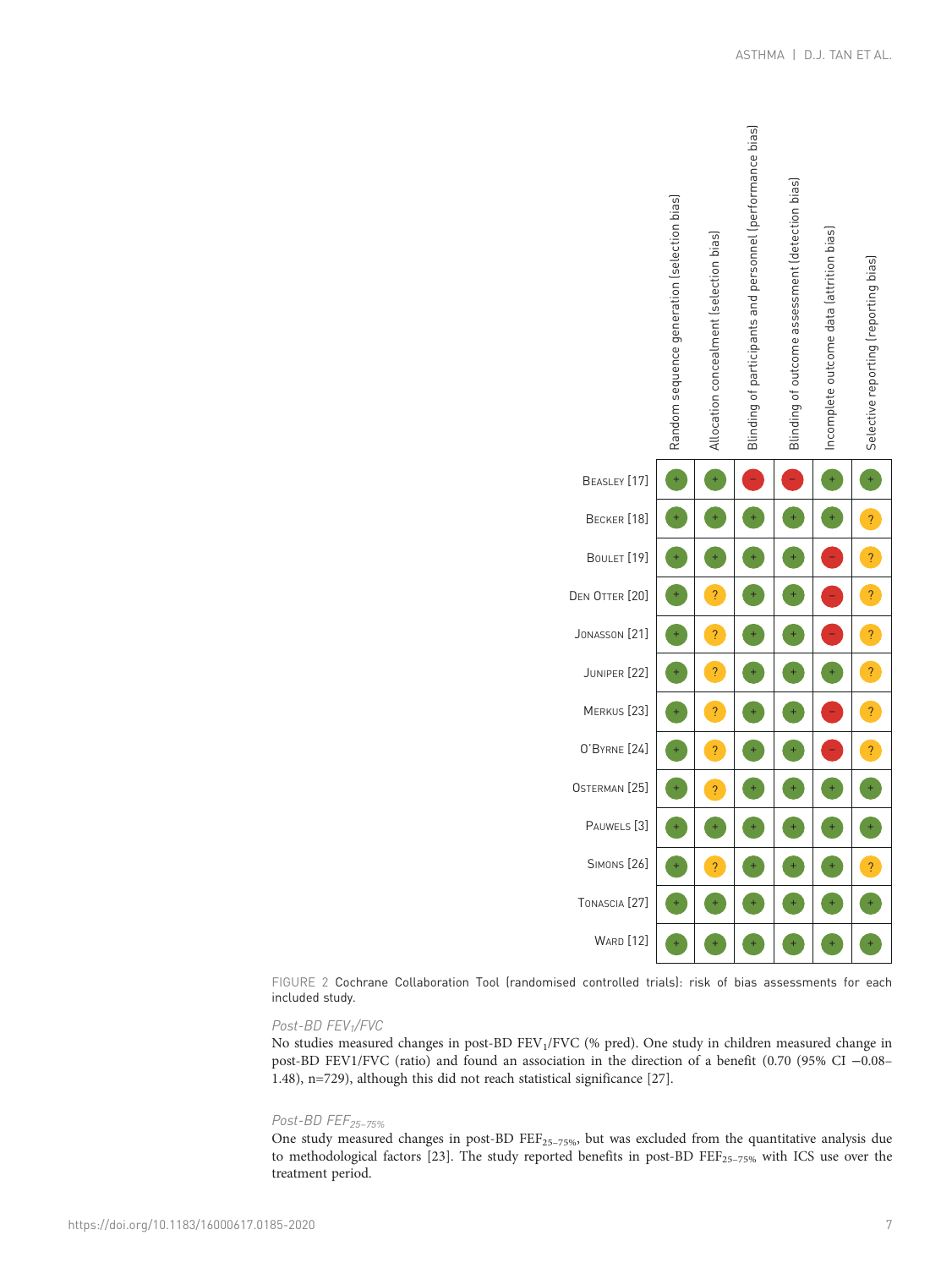| Outcome or subgroup                          | Studies n      | Participants n | <b>Statistical method</b> | <b>Effect estimate</b>        | p-value  | $I^2$ | <b>GRADE</b>          |
|----------------------------------------------|----------------|----------------|---------------------------|-------------------------------|----------|-------|-----------------------|
| $\Delta$ Pre-BD FEV <sub>1</sub> % pred      | 8              | 8332           | MD (Random, 95% CI)       | 2.22 (1.32-3.12)              | < 0.0001 | 41%   | Moderate <sup>#</sup> |
| Adults                                       | 5              | 4181           | MD (Random, 95% CI)       | $2.47$ [1.64-3.29]            | < 0.0001 | $0\%$ | High                  |
| Children                                     | 4              | 4151           | MD (Random, 95% CI)       | $2.08$ $(0.71 - 3.44)$        | 0.003    | 64%   | Moderate <sup>#</sup> |
| $\Delta$ Pre-BD FEV <sub>1</sub> mL          | 4              | 3603           | MD (Random, 95% CI)       | 74.14 (54.47-93.81)           | < 0.0001 | 87%   | Moderate <sup>#</sup> |
| Adults                                       | $\overline{c}$ | 2634           | MD (Random, 95% CI)       | 108.82 [84.40-133.23]         | < 0.0001 | $0\%$ | High                  |
| Children                                     | $\overline{2}$ | 969            | MD (Random, 95% CI)       | 10.00 [-23.21-43.21]          | 0.56     | $0\%$ | Moderate <sup>#</sup> |
| $\Delta$ Pre-BD FEV <sub>1</sub> SMD         | 10             | 11131          | SMD (Random, 95% CI)      | $0.21$ $[0.12 - 0.30]$        | < 0.0001 | 68%   | Moderate <sup>#</sup> |
| Adults                                       | 6              | 6740           | SMD (Random, 95% CI)      | $0.28$ $[0.15 - 0.41]$        | < 0.0001 | 63%   | Moderate <sup>#</sup> |
| Children                                     | 5              | 4391           | SMD (Random, 95% CI)      | $0.16$ $[0.04 - 0.28]$        | 0.008    | 60%   | Moderate <sup>#</sup> |
| $\Delta$ Pre-BD FVC % pred                   | 2              | 804            | MD (Fixed, 95% CI)        | $0.10$ $[-1.23 - 1.43]$       | 0.88     | $0\%$ | Moderate <sup>#</sup> |
| Adults                                       |                | 75             | MD (Fixed, 95% CI)        | $2.30$ $[-2.29 - 6.89]$       | 0.33     |       | Low <sup>#,1</sup>    |
| Children                                     |                | 729            | MD (Fixed, 95% CI)        | $-0.10$ $[-1.49 - 1.29]$      | 0.89     |       | Low <sup>#,1</sup>    |
| ∆Pre-BD FVC mL                               | 2              | 804            | MD (Random, 95% CI)       | $-12.84$ $[-149.33 - 123.65]$ | 0.85     | 53%   | Moderate <sup>#</sup> |
| Adults                                       |                | 75             | MD (Random, 95% CI)       | 90.00 [-100.51-280.51]        | 0.35     |       | Low <sup>#,1</sup>    |
| Children                                     |                | 729            | MD (Random, 95% CI)       | $-60.00$ $[-124.87 - 4.87]$   | 0.07     |       | Low <sup>¶,1</sup>    |
| ∆Pre-BD FVC SMD                              | 2              | 804            | SMD (Fixed, 95% CI)       | $0.01$ $[-0.13 - 0.15]$       | 0.86     | $0\%$ | Moderate <sup>#</sup> |
| Adults                                       |                | 75             | SMD (Fixed, 95% CI)       | $0.23$ $[-0.23 - 0.68]$       | 0.33     |       | Low <sup>#,1</sup>    |
| Children                                     |                | 729            | SMD (Fixed, 95% CI)       | $-0.01$ $(-0.16 - 0.14)$      | 0.89     |       | Low <sup>#, 1</sup>   |
| $\Delta$ Pre-BD FEV <sub>1</sub> /FVC % pred | 0              | $\mathbf 0$    | MD (Fixed, 95% CI)        |                               |          |       |                       |
| Adults                                       | 0              | $\mathbf 0$    | MD (Fixed, 95% CI)        |                               |          |       |                       |
| Children                                     | U              | 0              | MD (Fixed, 95% CI)        |                               |          |       |                       |
| $\Delta$ Pre-BD FEV <sub>1</sub> /FVC ratio  |                | 729            | MD (Fixed, 95% CI)        | $1.60$ $[0.64 - 2.56]$        | 0.001    |       | Moderate <sup>#</sup> |
| Adults                                       | 0              | $\mathbf{0}$   | MD (Fixed, 95% CI)        |                               |          |       |                       |
| Children                                     |                | 729            | MD (Fixed, 95% CI)        | $1.60$ $[0.64 - 2.56]$        | 0.001    |       | Moderate <sup>#</sup> |
| $\Delta$ Pre-BD FEV <sub>1</sub> /FVC SMD    |                | 729            | SMD (Fixed, 95% CI)       | $0.25$ $(0.10 - 0.39)$        | 0.001    |       | Moderate <sup>#</sup> |
| Adults                                       | 0              | $\Omega$       | SMD (Fixed, 95% CI)       |                               |          |       |                       |
| Children                                     | 1              | 729            | SMD (Fixed, 95% CI)       | $0.25$ $[0.10 - 0.39]$        | 0.001    |       | Moderate <sup>#</sup> |

<span id="page-7-0"></span>TABLE 2 Meta-analysis of randomised controlled trials for pre-bronchodilator (BD) outcomes stratified by age group

FEV<sub>1</sub>: forced expiratory volume in 1 s; FVC: forced vital capacity; MD: mean difference; SMD: standardised mean difference. <sup>#</sup>: GRADE score downgraded for heterogeneity or inconsistency of results between studies; <sup>1</sup>: GRADE score downgraded for imprecision, 95% CI includes important benefit and potential harm.

#### Fixed airflow obstruction

There were no RCTs that reported data on incidence of fixed airflow obstruction.

#### BHR

Three studies measured BHR as change in doubling concentrations of methacholine provocative concentration causing a 20% fall in FEV<sub>1</sub> (PC<sub>20</sub>) [\[19](#page-12-0), [21](#page-12-0), [22](#page-13-0)]. Treatment increased methacholine PC<sub>20</sub> compared to placebo (1.07 doubling concentrations (95% CI 0.65–1.49), n=223). Findings were similar when BHR was expressed as change in methacholine PC<sub>20</sub> mg·mL<sup>-1</sup> (0.99 (95% CI 0.32-1.66), n=161) [[26](#page-13-0)], change in methacholine  $PC_{20}$  factor increase from baseline (1.10× (95% CI 0.61-1.59), n=729) [[27](#page-13-0)] and change in histamine  $PC_{20}$  factor increase from baseline (2.59 $\times$  (95% CI 1.18-4.00), n=75) [[25](#page-13-0)].

## Subgroup analyses

#### Stratification by smoking status

The largest study (START) reported changes in pre-BD and post-BD lung function stratified by smoking status. No significant differences were found between smokers and nonsmokers for change in either pre-BD FEV<sub>1</sub> (p-subgroup difference0.22) or post-BD FEV<sub>1</sub> (p-subgroup difference0.37) [\[3\]](#page-12-0).

#### Stratification by duration of follow-up

When stratified by duration of follow-up, the greatest benefits for pre-BD FEV<sub>1</sub> were found in the first year of follow-up [\[18](#page-12-0), [19](#page-12-0), [22](#page-13-0), [24, 25\]](#page-13-0) when compared to studies with follow-up >1 year [[3](#page-12-0), [27](#page-13-0)] ( p-subgroup differences0.004) ([figure e1\)](http://err.ersjournals.com/lookup/doi/10.1183/16000617.0185-2020.figures-only#fig-data-supplementary-materials). Stratification for post-BD lung function by follow-up could not be performed as all studies had follow-up durations >1 year.

#### Other pre-specified subgroup analyses

No studies provided outcome data for the other pre-specified subgroup analyses by atopic status, blood or sputum eosinophil counts.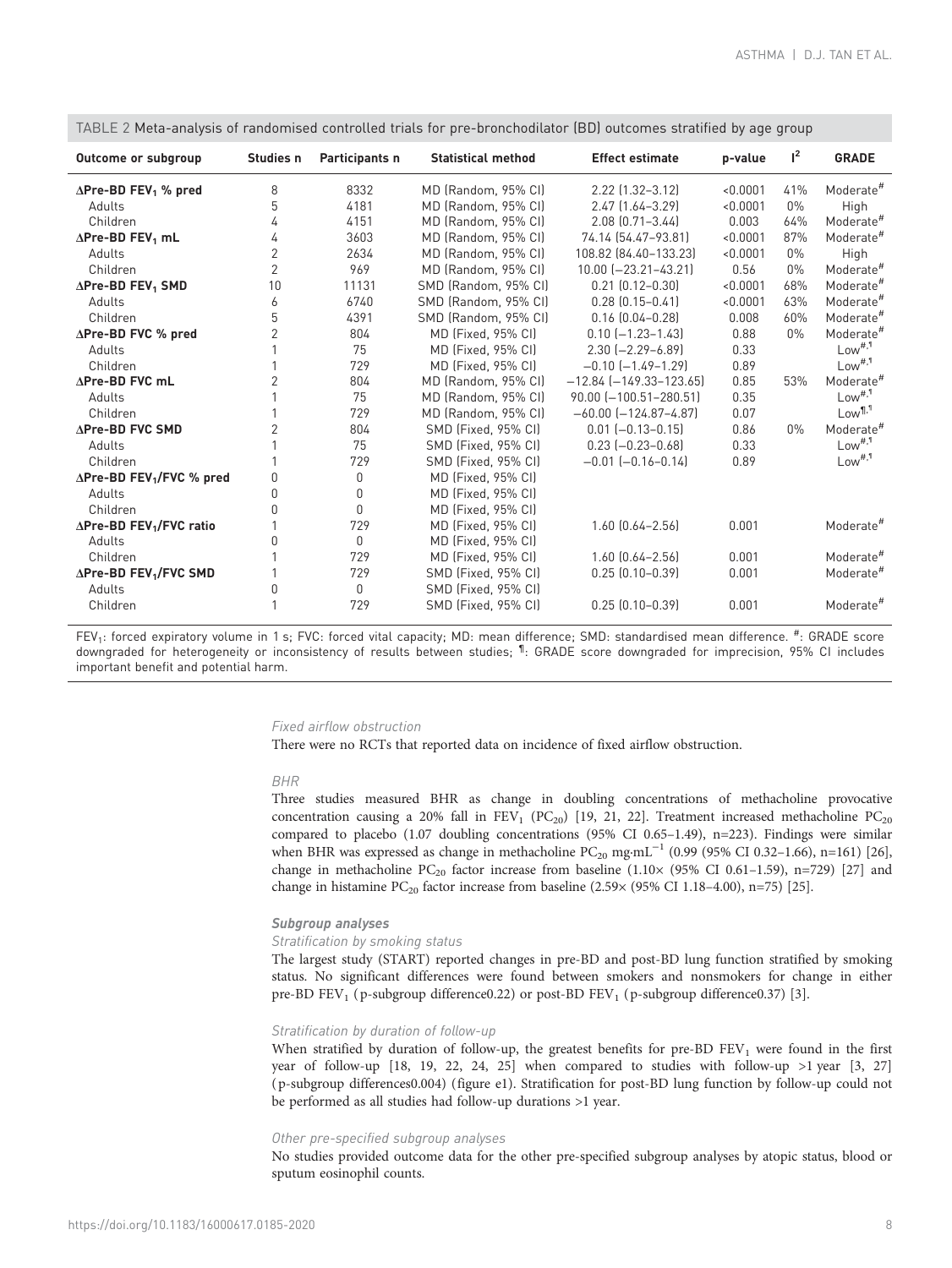| Outcome or subgroup                             | Studies n      | Participants n                   | <b>Statistical method</b> | <b>Effect estimate</b>       | p-value  | $l^2$ | <b>GRADE</b>          |
|-------------------------------------------------|----------------|----------------------------------|---------------------------|------------------------------|----------|-------|-----------------------|
| $\triangle$ Post-BD FEV <sub>1</sub> % pred     | $\overline{2}$ | 7894                             | MD (Random, 95% CI)       | $0.61$ $[-0.31 - 1.54]$      | 0.19     | 71%   | Moderate <sup>#</sup> |
| Adults                                          |                | 3970                             | MD (Random, 95% CI)       | $1.54$ $(0.87 - 2.21)$       | < 0.0001 |       | Moderate <sup>#</sup> |
| Children                                        | $\overline{2}$ | 3924                             | MD (Random, 95% CI)       | $0.20$ $[-0.49 - 0.90]$      | 0.57     | 12%   | High                  |
| $\Delta$ Post-BD FEV <sub>1</sub> mL            |                | 729                              | MD (Fixed, 95% CI)        | $-40.00$ $[-115.38 - 35.38]$ | 0.30     |       | Moderate <sup>#</sup> |
| Adults                                          | $\Omega$       | $\begin{array}{c} \n\end{array}$ | MD (Fixed, 95% CI)        |                              |          |       |                       |
| Children                                        |                | 729                              | MD (Fixed, 95% CI)        | $-40.00$ $[-115.38 - 35.38]$ | 0.30     |       | Moderate <sup>#</sup> |
| $\triangle$ Post-BD FEV <sub>1</sub> SMD        | 2              | 8894                             | SMD (Random, 95% CI)      | $0.06$ $[-0.03 - 0.15]$      | 0.18     | 69%   | Moderate <sup>#</sup> |
| Adults                                          |                | 3970                             | SMD (Random, 95% CI)      | $0.14$ $(0.08 - 0.21)$       | < 0.0001 |       | Moderate <sup>#</sup> |
| Children                                        | 2              | 4924                             | SMD (Random, 95% CI)      | $0.02$ $[-0.05 - 0.09]$      | 0.57     | 15%   | High                  |
| ∆Post-BD FVC % pred                             |                | 729                              | MD (Fixed, 95% CI)        | $-0.20$ $[-1.40-1.00]$       | 0.74     |       | Low <sup>#,1</sup>    |
| Adults                                          | N              | $\mathbf{0}$                     | MD (Fixed, 95% CI)        |                              |          |       |                       |
| Children                                        |                | 729                              | MD (Fixed, 95% CI)        | $-0.20$ $[-1.40 - 1.00]$     | 0.74     |       | Low <sup>#,1</sup>    |
| <b>APost-BD FVC mL</b>                          |                | 729                              | MD (Fixed, 95% CI)        | $-60.00$ $[-119.99 - 0.03]$  | 0.05     |       | Low <sup>#,1</sup>    |
| Adults                                          | N              | $\mathbf{0}$                     | MD (Fixed, 95% CI)        |                              |          |       |                       |
| Children                                        |                | 729                              | MD (Fixed, 95% CI)        | $-60.00$ $[-119.99 - 0.03]$  | 0.05     |       | Low <sup>#,1</sup>    |
| ∆Post-BD FVC SMD                                |                | 729                              | SMD (Fixed, 95% CI)       | $-0.02$ $[-0.17-0.13]$       | 0.77     |       | $Low^{#, \mathbb{I}}$ |
| Adults                                          | U              | $\mathbf{0}$                     | SMD (Fixed, 95% CI)       |                              |          |       |                       |
| Children                                        |                | 729                              | SMD (Fixed, 95% CI)       | $-0.02$ $[-0.17-0.13]$       | 0.77     |       | $Low^{#, \mathbb{I}}$ |
| $\Delta$ Post-BD FEV <sub>1</sub> /FVC % pred   | 0              | $\mathbf{0}$                     | MD (Fixed, 95% CI)        |                              |          |       |                       |
| Adults                                          | 0              | $\mathbf{0}$                     | MD (Fixed, 95% CI)        |                              |          |       |                       |
| Children                                        | O              | $\mathbf{0}$                     | MD. (Fixed, 95% CI)       |                              |          |       |                       |
| $\triangle$ Post-BD FEV <sub>1</sub> /FVC ratio |                | 729                              | MD (Fixed, 95% CI)        | $0.70$ $[-0.08 - 1.48]$      | 0.08     |       | Low <sup>#,1</sup>    |
| Adults                                          | <sup>0</sup>   | $\begin{array}{c} \n\end{array}$ | MD (Fixed, 95% CI)        |                              |          |       |                       |
| Children                                        |                | 729                              | MD (Fixed, 95% CI)        | $0.70$ $[-0.08 - 1.48]$      | 0.08     |       | $Low$ <sup>#,1</sup>  |
| $\Delta$ Post-BD FEV <sub>1</sub> /FVC SMD      |                | 729                              | SMD (Random, 95% CI)      | $0.13$ $[-0.01 - 0.28]$      | 0.07     |       | Low <sup>#, 1</sup>   |
| Adults                                          | N              | $\mathbf{0}$                     | SMD (Random, 95% CI)      |                              |          |       |                       |
| Children                                        |                | 729                              | SMD (Random, 95% CI)      | $0.13[-0.01 - 0.28]$         | 0.07     |       | Low <sup>#,1</sup>    |

<span id="page-8-0"></span>TABLE 3 Meta-analysis of randomised controlled trials for post-bronchodilator (BD) outcomes stratified by age group

FEV<sub>1</sub>: forced expiratory volume in 1 s; FVC: forced vital capacity; MD: mean difference; SMD: standardised mean difference. <sup>#</sup>: GRADE score downgraded for heterogeneity or inconsistency of results between studies; <sup>1</sup>: GRADE score downgraded for imprecision, 95% CI includes important benefit and potential harm.

#### Sensitivity analyses

Sensitivity analyses performed by meta-analysis model and risk of bias assessment did not significantly affect the results for pre-BD or post-BD lung function ([table e4\)](http://err.ersjournals.com/lookup/doi/10.1183/16000617.0185-2020.figures-only#fig-data-supplementary-materials).

## Observational studies

# Included studies

11 observational studies with a total of 3720 participants were included [[28](#page-13-0)–[37](#page-13-0)]. Four studies were in children (n=787) [\[28](#page-13-0), [30, 34, 36\]](#page-13-0) and seven in adults (n=2933) [[29](#page-13-0), [31](#page-13-0)–[33](#page-13-0), [35](#page-13-0), [37, 38\]](#page-13-0). Asthma was physician-diagnosed in eight studies (n=1044) [\[28, 30](#page-13-0)–[34](#page-13-0), [36](#page-13-0), [37\]](#page-13-0) and self-reported in three studies (n=2676) [\[29](#page-13-0), [35, 38](#page-13-0)]. ICS use was measured at baseline in five studies (n=750) [\[28](#page-13-0), [31, 32](#page-13-0), [34, 36](#page-13-0)], at follow-up in four studies (n=2663) [\[29, 30](#page-13-0), [37, 38\]](#page-13-0), and at both baseline and follow-up in two studies (n=307) [\[33, 35](#page-13-0)]. BHR or bronchodilator reversibility was required as an additional inclusion criterion in five studies (n=2108) [\[29, 31](#page-13-0), [32, 34](#page-13-0), [37](#page-13-0)]. Asthma was of mild-to-moderate severity in two studies (n=301) [\[28, 37](#page-13-0)] and the remaining nine did not restrict inclusion by asthma severity (n=3419). Median (interquartile range) follow-up was 8.4 (3–28) years.

## Quality assessment

Methodological quality of the cohort studies varied ([table e5\)](http://err.ersjournals.com/lookup/doi/10.1183/16000617.0185-2020.figures-only#fig-data-supplementary-materials), with a median (interquartile range) NOS score of 7 (4–9). Three studies were assessed as being of "very good" quality (NOS  $\geq$ 9) [\[35](#page-13-0), [36, 38](#page-13-0)], three of "good" quality (NOS 7–8) [[28](#page-13-0), [31](#page-13-0), [33](#page-13-0)], four of "satisfactory" quality (NOS 5–6) [\[29, 32](#page-13-0), [34](#page-13-0), [37](#page-13-0)], and one of "unsatisfactory" quality (NOS 0–4) [\[30\]](#page-13-0). Quality was most often negatively impacted by inadequate adjustment for critical confounders (i.e. asthma severity and smoking status). Six studies also had high rates of loss to follow-up or selective patterns of dropout in the comparison groups [\[29, 30, 33](#page-13-0), [35, 37, 38](#page-13-0)].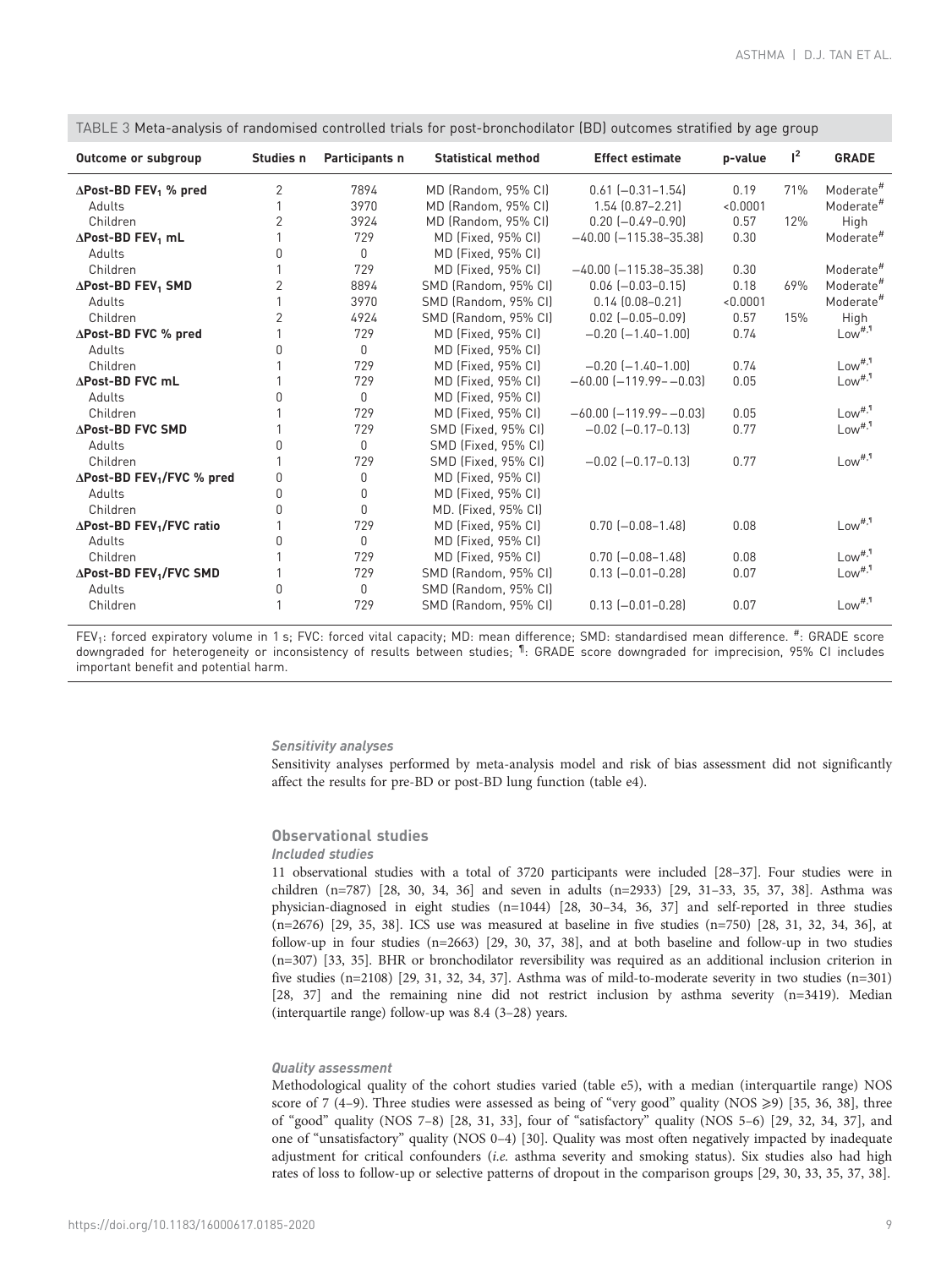<span id="page-9-0"></span>

| Study/subgroup                                                                                                                                                                                                                     | <b>Mean±se</b>  | ICS<br>Total | <b>Total</b> | Control<br>Weight % | <b>Mean difference</b><br><i>i.v.</i> random (95% CI) | <b>Mean difference</b><br><i>i.v.</i> random (95% CI) |
|------------------------------------------------------------------------------------------------------------------------------------------------------------------------------------------------------------------------------------|-----------------|--------------|--------------|---------------------|-------------------------------------------------------|-------------------------------------------------------|
| <b>Adults</b>                                                                                                                                                                                                                      |                 |              |              |                     |                                                       |                                                       |
| BOULET <sup>[19]</sup>                                                                                                                                                                                                             | $4.84 \pm 2.42$ | 35           | 34           | 3.2                 | 4.84 (0.10-9.58)                                      |                                                       |
| JUNIPER [22]                                                                                                                                                                                                                       | $1.51 \pm 4.65$ | 16           | 16           | 0.9                 | $1.51$ $[-7.60 - 10.62]$                              |                                                       |
| OSTERMAN <sup>[25]</sup>                                                                                                                                                                                                           | $4.3 \pm 2.3$   | 38           | 37           | 3.5                 | $4.30[-0.21 - 8.81]$                                  |                                                       |
| PAUWELS <sup>[3]</sup>                                                                                                                                                                                                             | $2.31 \pm 0.44$ | 1957         | 2013         | 24.1                | $2.31$ $(1.45 - 3.17)$                                |                                                       |
| <b>WARD</b> [12]                                                                                                                                                                                                                   | $5.88 \pm 5.93$ | 17           | 18           | 0.6                 | $5.88$ $[-5.74 - 17.50]$                              |                                                       |
| Subtotal (95% CI)<br>Heterogeneity: $\tau^2 = 0.00$ ; $\chi^2 = 2.10$ , df=4 (p=0.72); $1^2 = 0\%$<br>Test for overall effect: $Z=5.84$ ( $p<0.0001$ )                                                                             |                 | 2063         | 2118         | 32.5                | 2.47 [1.64-3.29]                                      |                                                       |
| Children                                                                                                                                                                                                                           |                 |              |              |                     |                                                       |                                                       |
| JONASSON [21]                                                                                                                                                                                                                      | $3.4 \pm 1.57$  | 32           | 34           | 6.7                 | $3.40$ $[0.32 - 6.48]$                                |                                                       |
| PAUWELS: adolescents [3] 0.43±0.76                                                                                                                                                                                                 |                 | 640          | 581          | 16.8                | $0.43$ [-1.06-1.92]                                   |                                                       |
| PAUWELS: children [3]                                                                                                                                                                                                              | $1.29 \pm 0.58$ | 1000         | 974          | 20.8                | $1.29$ $[0.15 - 2.43]$                                |                                                       |
| <b>SIMONS</b> [26]                                                                                                                                                                                                                 | $5 + 1.28$      | 81           | 80           | 9.1                 | $5.00$ $(2.49 - 7.51)$                                |                                                       |
| TONASCIA <sup>[27]</sup>                                                                                                                                                                                                           | $2 + 0.9$       | 311          | 418          | 14.2                | 2.00 (0.24-3.76)                                      |                                                       |
| Subtotal (95% CI)<br>Heterogeneity: $\tau^2 = 1.45$ ; $\chi^2 = 11.21$ , df=4 (p=0.02); $\frac{12}{5} = 64\%$<br>Test for overall effect: $Z=1.99$ ( $p=0.003$ )                                                                   |                 | 2064         | 2087         | 67.5                | $2.08$ $(0.71 - 3.44)$                                |                                                       |
| <b>Total (95% CI)</b><br>Heterogeneity: $\tau^2 = 0.68$ ; $\chi^2 = 15.36$ , df=9 (p=0.08); $1^2 = 41\%$<br>Test for overall effect: Z=4.83 (p<0.00001)<br>Test for subgroup differences: $\chi^2$ =0.23, df=1 (p=0.63); $1^2$ =0% |                 | 4127         | 4205         | 100.0               | 2.22 (1.32-3.12)<br>$-10$                             | $-5$<br>5<br>10<br>Favours control<br>Favours ICS     |

FIGURE 3 Forest plot comparison (randomised controlled trials): change in pre-bronchodilator forced expiratory volume in 1 s (% predicted) stratified by age. ICS: inhaled corticosteroid.

## Studies excluded from the quantitative analysis

Seven observational studies were excluded from the quantitative analysis as critical confounders (asthma severity and smoking status) were not adjusted for in the statistical analysis or through study design [\[28](#page-13-0)–[32, 34, 37](#page-13-0)]. Sensitivity analyses with these studies included are provided in [table e6](http://err.ersjournals.com/lookup/doi/10.1183/16000617.0185-2020.figures-only#fig-data-supplementary-materials). Of the remaining four studies, NOS assessments ranged from 8 to 10 [\[33, 35](#page-13-0), [36, 38\]](#page-13-0).

| Study/subgroup                                                                                                                                             | <b>Mean±se</b>  | ICS   |       | Control  | <b>Mean difference</b>      | Mean difference                       |
|------------------------------------------------------------------------------------------------------------------------------------------------------------|-----------------|-------|-------|----------|-----------------------------|---------------------------------------|
|                                                                                                                                                            |                 | Total | Total | Weight % | <i>i.v.</i> random (95% CI) | i.v. random (95% CI)                  |
| <b>Adults</b>                                                                                                                                              |                 |       |       |          |                             |                                       |
| PAUWELS: adults [3]                                                                                                                                        | $1.54 \pm 0.34$ | 1957  | 2013  | 30.8     | $1.54$ $(0.87 - 2.21)$      |                                       |
| Subtotal (95% CI)<br>Heterogeneity: not applicable<br>Test for overall effect: $Z=4.53$ ( $p<0.0001$ )                                                     |                 | 1957  | 2013  | 30.8     | $1.54$ $(0.87 - 2.21)$      |                                       |
| <b>Children</b>                                                                                                                                            |                 |       |       |          |                             |                                       |
| PAUWELS: adolescents [3] -0.52±0.59                                                                                                                        |                 | 640   | 581   | 23.3     | $-0.52$ $[-1.68 - 0.64]$    |                                       |
| PAUWELS: children [3]                                                                                                                                      | $0.47 \pm 0.46$ | 1000  | 974   | 27.2     | $0.47$ $[-0.43 - 1.37]$     |                                       |
| TONASCIA <sup>[27]</sup>                                                                                                                                   | $0.7 + 0.76$    | 311   | 418   | 18.8     | $0.70$ $[-0.79 - 2.19]$     |                                       |
| Subtotal (95% CI)<br>Heterogeneity: $\tau^2 = 0.05$ ; $\chi^2 = 2.27$ , df=2 (p=0.32); $\frac{12}{5} = 12\%$<br>Test for overall effect: $Z=0.57$ (p=0.57) |                 | 1951  | 1973  | 69.2     | $0.20$ $[-0.49 - 0.90]$     |                                       |
| <b>Total (95% CI)</b>                                                                                                                                      |                 | 3908  | 3986  | 100.0    | $0.61$ $[-0.31 - 1.54]$     |                                       |
| Heterogeneity: $\tau^2 = 0.61$ ; $\chi^2 = 10.23$ , df=3 (p=0.02); $1^2 = 71\%$                                                                            |                 |       |       |          |                             |                                       |
| Test for overall effect: $Z=1.30$ ( $p=0.19$ )                                                                                                             |                 |       |       |          |                             | 2<br>$-2$<br>4                        |
| Test for subgroup differences: $\chi^2$ =7.44, df=1 (p=0.006); $1^2$ =86.6%                                                                                |                 |       |       |          |                             | <b>Favours ICS</b><br>Favours control |

FIGURE 4 Forest plot comparison (randomised controlled trials): change in post-bronchodilator forced expiratory volume in 1 s (% predicted) stratified by age. ICS: inhaled corticosteroid.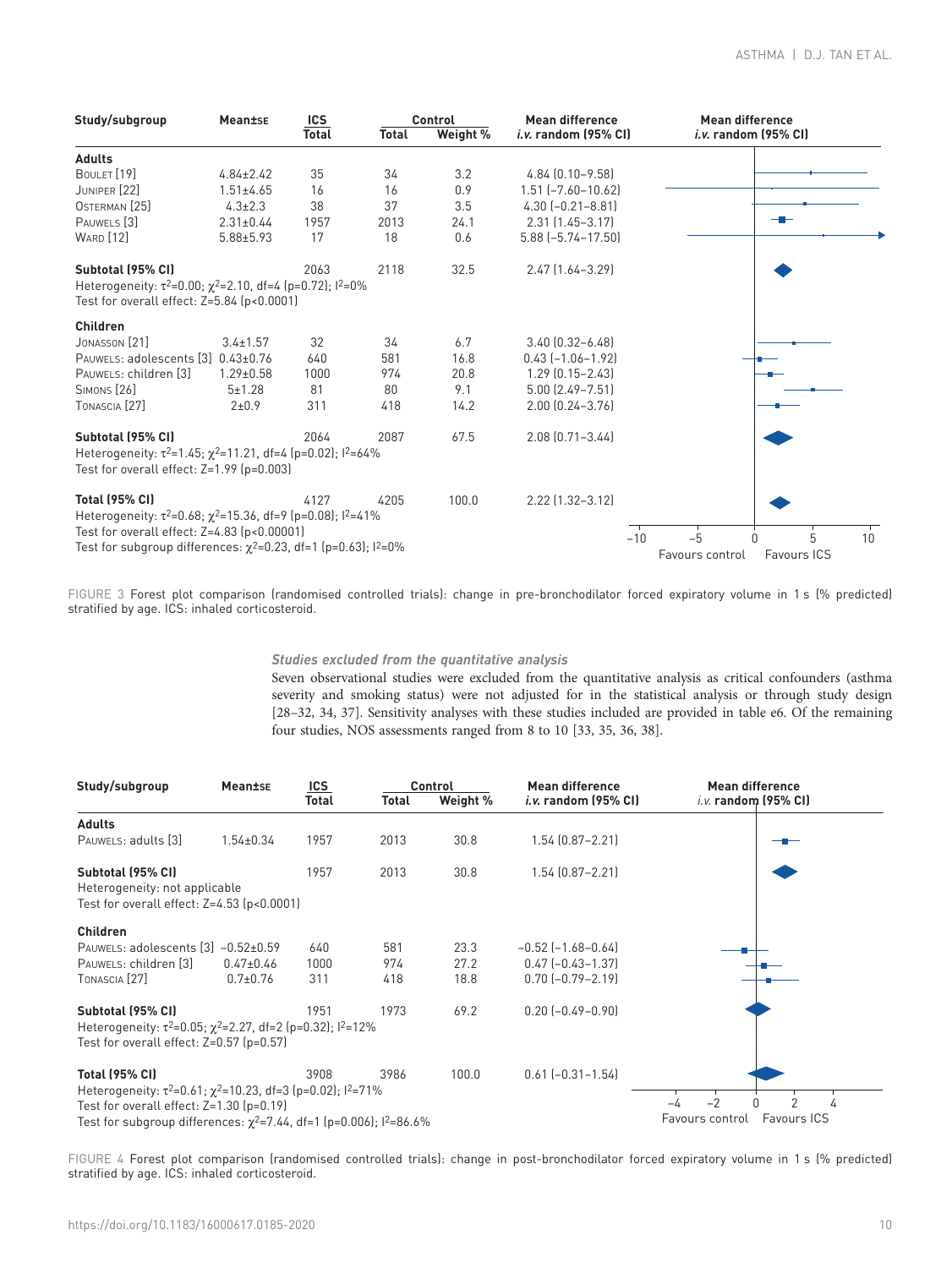## Pre-BD lung function

Sufficient data to perform a meta-analysis were available for only one outcome, pre-BD FEV<sub>1</sub> (mL), with three studies, all performed in adults, finding significant per-year treatment benefits over their follow-up periods (14 mL·year−<sup>1</sup> (95% CI 2–26), n=939) [[33](#page-13-0), [35](#page-13-0), [38](#page-13-0)]. One study, performed in children also found treatment benefits in pre-BD  $FEV_1$  (% pred) (0.81% per year (95% CI 0.01–1.61), n=190) [[36](#page-13-0)].

## Post-BD lung function

None of the four studies measured post-BD outcomes or incidence of fixed airflow obstruction.

#### Subgroup analyses

#### Stratification by smoking status

One observational study reported data on pre-BD  $FEV<sub>1</sub>$  stratified by smoking status [[35](#page-13-0)]. Similar to the START trial, this study found no significant differences between smokers and nonsmokers.

#### Other pre-specific subgroup analyses

No observational studies provided data for other pre-specified subgroup analyses by atopic status, blood or sputum eosinophil counts, or duration of follow-up.

#### Sensitivity analyses

Sensitivity analyses performed by meta-analysis model and risk of bias assessment did not significantly affect the results for pre-BD outcomes ([table e6](http://err.ersjournals.com/lookup/doi/10.1183/16000617.0185-2020.figures-only#fig-data-supplementary-materials)). There were insufficient studies to perform sensitivity analyses for post-BD outcomes.

## **Discussion**

This is the first systematic review to comprehensively evaluate the long-term effects of ICS on lung function in patients with asthma. Within the RCTs, maintenance ICS was associated with modest improvements in pre-BD  $FEV_1$  across all age groups, whereas improvements in post-BD  $FEV_1$  were observed only in adults. The greatest benefits were observed in the first year of treatment, and estimates were similar between smokers and nonsmokers. Due to the characteristics of the included studies, these findings are most applicable to children and adults with mild asthma treated with low-dose ICS. However, we found no RCT data on the effect of ICS on incidence of fixed airflow obstruction in asthma. Moreover, while the observational studies were generally of longer duration, many were assessed as being at high risk of bias due to inadequate adjustment for confounding factors.

Current asthma guidelines recommend ICS as a first-line option for persistent asthma. ICS therapy improves asthma control, reduces exacerbations and provides a modest increase in short-term measures of lung function over weeks to months [\[2, 3,](#page-12-0) [39, 40](#page-13-0)]. While we found these benefits on lung function persisted beyond the first year of treatment, the magnitude of benefit was relatively modest and below conventional minimally clinically important difference cut-offs for FEV<sub>1</sub> (230 mL) [[41](#page-13-0)]. Additionally, in the subgroup analysis by duration of follow-up, the greatest benefits were obtained within the first year and then appeared to decrease with time. This trend was similarly observed in START (year 1 versus year 3) and CAMP (year 1 versus year 4) [[3,](#page-12-0) [27](#page-13-0)]. However, it should be noted that this observation was confounded by several time-dependent factors, including decreasing compliance to ICS with time in the intervention arms and increasing use of nonintervention asthma medications in the placebo arms [[3](#page-12-0), [24](#page-13-0), [27](#page-13-0)]. Therefore, rather than a cumulative benefit on lung function over time in these mild asthma trials, we found that maintenance ICS use was associated with a modest absolute benefit which was maintained to an extent with continued treatment. These effects could be more pronounced in patients with moderate-to-severe disease and in those receiving higher-dose ICS. However, there were limited data to evaluate such effects in these subgroups.

The age-based differences for post-BD  $FEV<sub>1</sub>$  were unexpected. In meta-analyses with small numbers of contributing trials, subgroup differences can arise from subtle differences in methodology and this was important to exclude. However, the majority of the data for this outcome, for both children and adults, came from one large study (START), which recruited patients using standardised methodology across age groups [\[3\]](#page-12-0). CAMP also contributed data on post-BD  $FEV<sub>1</sub>$  and did not identify a treatment benefit in children [\[27\]](#page-13-0), despite their participants having a slightly higher disease severity at baseline than participants in START (mild-to-moderate versus mild only) [[27](#page-13-0)]. While there appeared to be a trend toward a benefit with treatment on post-BD  $FEV<sub>1</sub>/FVC$  in CAMP, this did not reach statistical significance.

Several reasons may account for these age-based differences. First, the diagnosis of asthma in children is often less clear than in adults and physician-diagnosed asthma in the absence of objective tests can be uncertain [[42](#page-13-0), [43](#page-13-0)]. Inclusion of children who may not have benefited from ICS in the first place, such as those with viral-induced or episodic wheeze, would have reduced any observed treatment benefit.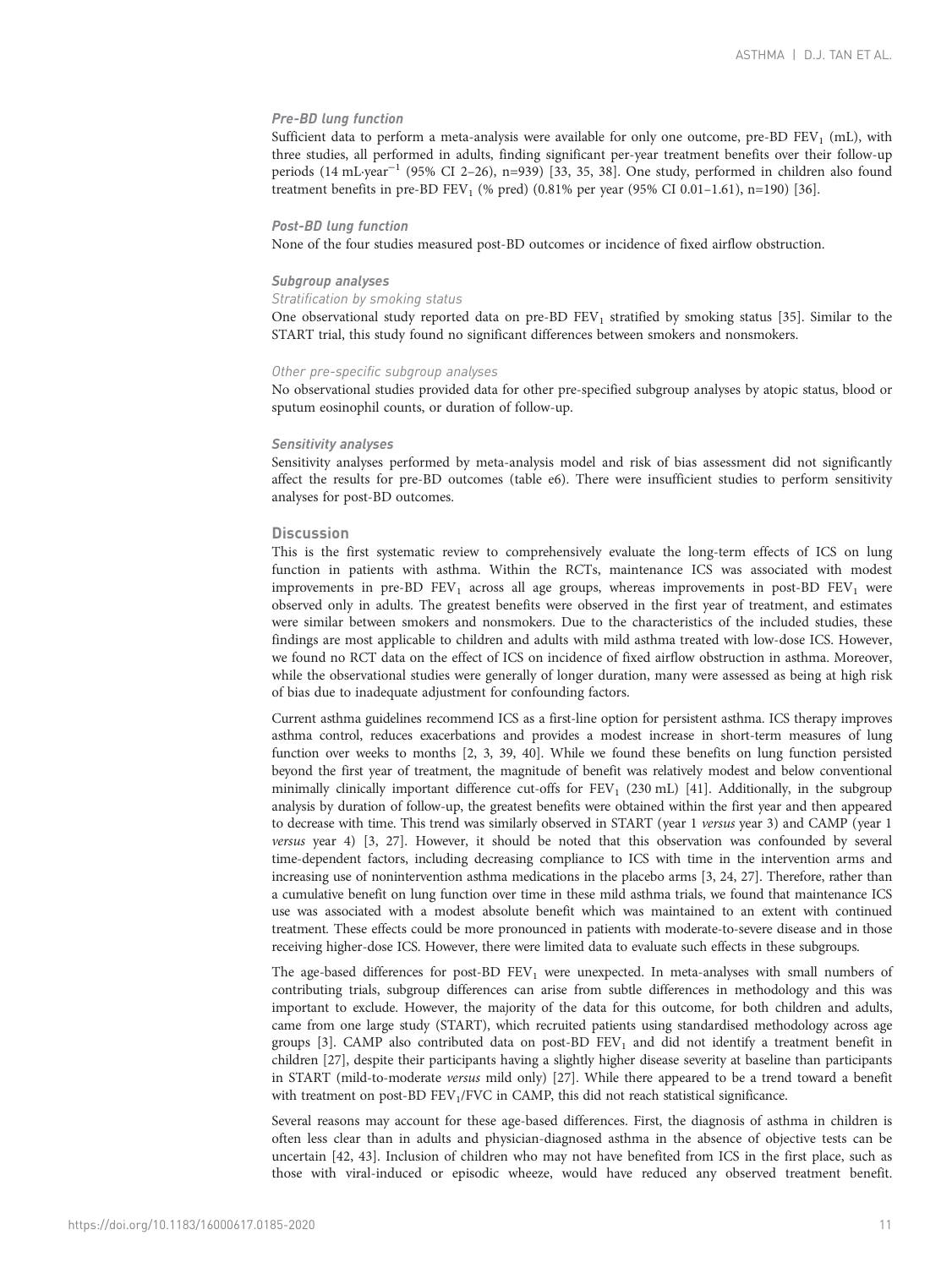Secondly, childhood asthma often improves over adolescence and treatment differences could also have been reduced by improved asthma control or asthma remission as part of the natural course [\[44\]](#page-13-0). This theory is supported by data from START, in which adolescents (aged 11–17 years) were less likely to benefit from maintenance ICS compared to both younger children (aged 5–10 years) and adults (aged 18– 66 years). Lung function trajectory studies have also shown that small deficits established early in life can diminish with time, with some children with below-normal lung function entering a "catch-up" phase during puberty [\[7,](#page-12-0) [45](#page-13-0)]. Consequently, rapid growth in lung function during childhood might also explain the observed treatment differences between children and adults.

While the observational studies had longer durations of follow-up compared to the RCTs, few met pre-specified criteria to be included in the quantitative analysis. Of those included, ICS use was variably assessed at baseline and/or follow-up, and change in medication use between these time-points were not clearly assessed. Acknowledging these important limitations, ICS use as defined in these observational studies was associated with improved trends in pre-BD FEV<sub>1</sub> across the follow-up periods, which ranged from 9 to 13 years. The observational studies were also more likely to have observed any effects of ICSs on fixed airflow obstruction in asthma, which may develop over years to decades [\[7](#page-12-0)]. Unfortunately, we did not identify any studies reporting data for this outcome.

The effects of ICSs on lung function in asthma appear to be mediated, at least in part, through an effect on asthma exacerbations. Exacerbations represent intermittent periods of intense airways inflammation, and have been associated with structural airways remodelling and rapid lung function decline [\[46, 47](#page-13-0)]. In a post hoc analysis of START, O'BYRNE et al. [\[47\]](#page-13-0) showed that low-dose budesonide attenuated these adverse effects, with treatment associated with a reduction in both the rate and impact of severe exacerbations on post-BD FEV<sub>1</sub>. While budesonide was not found to improve post-BD FEV<sub>1</sub> in children in the overall analysis, treatment was associated with a significant reduction in post-BD  $FEV<sub>1</sub>$  impairment in children who experienced one or more severe exacerbations during the 3-year follow-up (−2.38% predicted on budesonide versus −6.29% predicted on placebo). This interaction, also observed in adults, supports the hypothesis that treatment effects are likely to be greater in patients with more severe disease.

Following completion of the recent SYGMA1 and Novel START trials, there is now strong evidence on the benefits of maintenance ICSs compared to short-acting β-agonist (SABA) reliever monotherapy for exacerbation prevention in mild asthma [\[17,](#page-12-0) [24](#page-13-0)]. Accordingly, the 2019 GINA update has now recommended against SABA reliever monotherapy in mild asthma, and instead recommends ICS containing treatment for all mild asthma patients. With new evidence supporting the use of as-needed budesonide–formoterol as an alternative to maintenance ICS in step 2 treatment [[13](#page-12-0), [17](#page-12-0), [24](#page-13-0), [48\]](#page-13-0), the relative effects of these regimens on long-term lung function should also be examined.

This systematic review has a number of key strengths. We performed comprehensive searches of three electronic databases and two authors independently screened references, extracted data and performed quality assessments. We also evaluated both experimental and observational evidence. The RCTs provided higher quality evidence but recruited highly selected samples of asthma patients suited for drug efficacy trials. In contrast, the observational studies evaluated a broader range of asthma patients over longer durations of follow-up. Given the strong existing evidence base and ethical implications, we believe there are unlikely to be further placebo-controlled trials conducted. However, high-quality observational data on the longer term effects of ICS treatment in moderate-to-severe asthma, particularly for post-BD lung function, are still required

This review also had several limitations. First, one of our objectives of examining the effect of ICS on incidence of fixed airflow obstruction in asthma could not be achieved due to the lack of available evidence. Secondly, our review was limited to English language publications and relevant non-English studies may have been excluded. Thirdly, the Cochrane Collaboration now recommends the ROBINS-I tool for assessing risk of bias in nonrandomised studies [[49](#page-13-0)] and while limited observational data were included, risk of bias assessments for these studies were performed using the formerly recommended NOS tool [\[14\]](#page-12-0). Fourthly, many of the included studies compared low-dose budesonide to placebo and recruited only patients with mild asthma. Therefore, our results may not be representative of more severe asthma, higher-dose or other ICS agents. Fifthly, most data for several outcomes came from one large RCT (START), which included patients with recent-onset asthma. It is unclear whether outcomes in this sample may have been more pronounced compared to patients with longer term established disease. Finally, most studies focused on changes in  $FEV<sub>1</sub>$ . Other routinely collected spirometry indices (e.g. FVC and  $FEV<sub>1</sub>$ / FVC) were infrequently reported, which raised concerns of selective reporting for these outcomes.

In conclusion, maintenance ICS are associated with modest, age-dependent improvements in long-term lung function in patients with mild asthma. These improvements represent an added functional benefit to the more accepted clinical actions of ICS and reinforce the importance of ICS as a recommended initial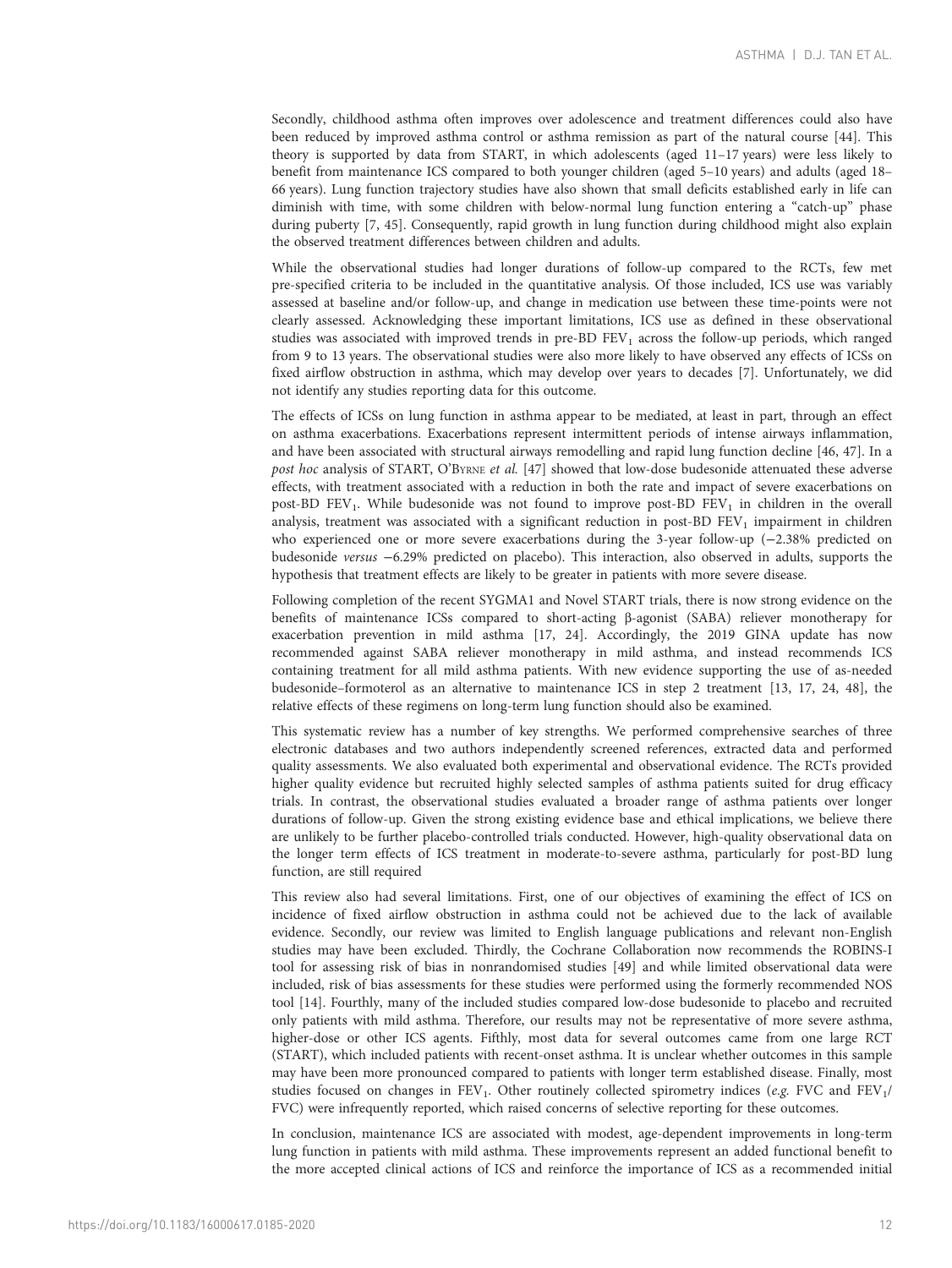<span id="page-12-0"></span>treatment option even for mild asthma. Further research is still needed to determine whether ICS use modifies the risk of developing fixed airflow obstruction in asthma, especially in smokers and high-quality observational data from existing prospective cohorts could be used to address these important knowledge gaps. Treatment adherence, correct inhaler technique and correct diagnosis of asthma are factors likely to influence these outcomes in real-world settings.

Author contributions: D.J. Tan, S.C. Dharmage, J.L. Perret, C.J. Lodge, A.J. Lowe, P.S. Thomas, D. Jarvis, M.J. Abramson and E.H. Walters contributed to the study concept and drafted the review protocol. D.J. Tan, D.S. Bui and X. Dai performed the screening, quality assessment and data extraction.

Conflict of interest: D.J. Tan has nothing to disclose. D.S. Bui has nothing to disclose. X. Dai has nothing to disclose. C.J. Lodge has nothing to disclose. A.J. Lowe reports grants from National Health and Medical Research Council, during the conduct of the study. P.S. Thomas reports having participated in advisory board meetings for GSK and Astra Zeneca, unrelated to this work. D. Jarvis has nothing to disclose. M.J. Abramson reports grants from Pfizer and Boehringer Ingelheim, personal fees and non-financial support from Sanofi, and personal fees from GSK, outside the submitted work. E.H. Walters has nothing to disclose. J.L. Perret reports a travel grant from Boehringer-Ingelheim, outside the submitted work. S.C. Dharmage has nothing to disclose.

Support statement: This study was supported by funds from the National Health and Medical Research Council (NHMRC) of Australia European collaborative grant scheme (1101313) as part of ALEC (Ageing Lungs in European Cohorts funded by the European Union's Horizon 2020 Research and Innovation Programme under grant agreement 633212). The funding bodies were not involved in the included work nor the decision to publish. DJT was supported by a NHMRC Postgraduate Scholarship and Royal Australian College of Physicians (RACP) Woolcock Scholarship. Funding information for this article has been deposited with the [Crossref Funder Registry.](https://www.crossref.org/services/funder-registry/)

#### References

- 1 Global Initiative for Asthma. Global Strategy for Asthma Management and Prevention. 2017. [https://ginasthma.](https://ginasthma.org/gina-reports/) [org/gina-reports/](https://ginasthma.org/gina-reports/)
- 2 Adams N, Bestall J, Jones PW. Budesonide for chronic asthma in children and adults. Cochrane Database Syst Rev 2001; 4: Cd003274.
- 3 Pauwels RA, Pedersen S, Busse WW, et al. Early intervention with budesonide in mild persistent asthma: a randomised, double-blind trial. Lancet 2003; 361: 1071–1076.
- 4 Suissa S, Ernst P, Benayoun S, et al. Low-dose inhaled corticosteroids and the prevention of death from asthma. N Engl J Med 2000; 343: 332–336.
- 5 Tan DJ, Walters EH, Perret JL, et al. Clinical and functional differences between early-onset and late-onset adult asthma: a population-based Tasmanian Longitudinal Health Study. Thorax 2016; 71: 981–987.
- 6 Lange P, Celli B, Agusti A, et al. Lung-function trajectories leading to chronic obstructive pulmonary disease. N Engl J Med 2015; 373: 111–122.
- 7 Bui DS, Lodge CJ, Burgess JA, et al. Childhood predictors of lung function trajectories and future COPD risk: a prospective cohort study from the first to the sixth decade of life. Lancet Respir Med 2018; 6: 535–544.
- 8 Lange P, Parner J, Vestbo J, et al. A 15-year follow-up study of ventilatory function in adults with asthma. N Engl J Med 1998; 339: 1194–1200.
- 9 Strunk RC, Weiss ST, Yates KP, et al. Mild to moderate asthma affects lung growth in children and adolescents. J Allergy Clin Immunol 2006; 118: 1040–1047.
- 10 Agusti A, Faner R, Donaldson G, et al. Chronic Airway Diseases Early Stratification (CADSET): a new ERS Clinical Research Collaboration. Eur Respir J 2019; 53: 1900217.
- 11 Global Initiative for Asthma. Global Strategy for Asthma Management and Prevention. 2019. [https://ginasthma.](https://ginasthma.org/gina-reports/) [org/gina-reports/](https://ginasthma.org/gina-reports/)
- 12 Ward C, Pais M, Bish R, et al. Airway inflammation, basement membrane thickening and bronchial hyperresponsiveness in asthma. Thorax 2002; 57: 309–316.
- 13 Reddel HK, FitzGerald JM, Bateman ED, et al. GINA 2019: a fundamental change in asthma management: treatment of asthma with short-acting bronchodilators alone is no longer recommended for adults and adolescents. Eur Respir J 2019; 53: 1901046.
- 14 Wells GA, Shea B, O'Connell D, et al. The Newcastle–Ottawa Scale (NOS) for assessing the quality of nonrandomised studies in meta-analyses. PLoS Negl Trop Dis 2013; 7: e2195.
- 15 Guyatt G, Oxman AD, Akl EA, et al. GRADE guidelines: 1. Introduction-GRADE evidence profiles and summary of findings tables. J Clin Epidemiol 2011; 64: 383–394.
- 16 Review Manager (RevMan) version 5.3. Copenhagen, The Nordic Cochrane Centre, The Cochrane Collaboration; 2014.
- 17 Beasley R, Holliday M, Reddel HK, et al. Controlled trial of budesonide-formoterol as needed for mild asthma. N Engl J Med 2019; 380: 2020–2030.
- 18 Becker AB, Kuznetsova O, Vermeulen J, et al. Linear growth in prepubertal asthmatic children treated with montelukast, beclomethasone, or placebo: a 56-week randomized double-blind study. Ann Allergy Asthma Immunol 2006; 96: 800–807.
- 19 Boulet LP, Turcotte H, Prince P, et al. Benefits of low-dose inhaled fluticasone on airway response and inflammation in mild asthma. Respir Med 2009; 103: 1554–1563.
- 20 den Otter JJ, van Schayck CP, Folgering HT, et al. Early intervention with inhaled corticosteroids in subjects with rapid decline in lung function and signs of bronchial hyperresponsiveness: results from the DIMCA programme. Eur J Gen Pract 2007; 13: 89–91.
- 21 Jonasson G, Carlsen KH, Jonasson C, et al. Low-dose inhaled budesonide once or twice daily for 27 months in children with mild asthma. Allergy 2000; 55: 740–748.